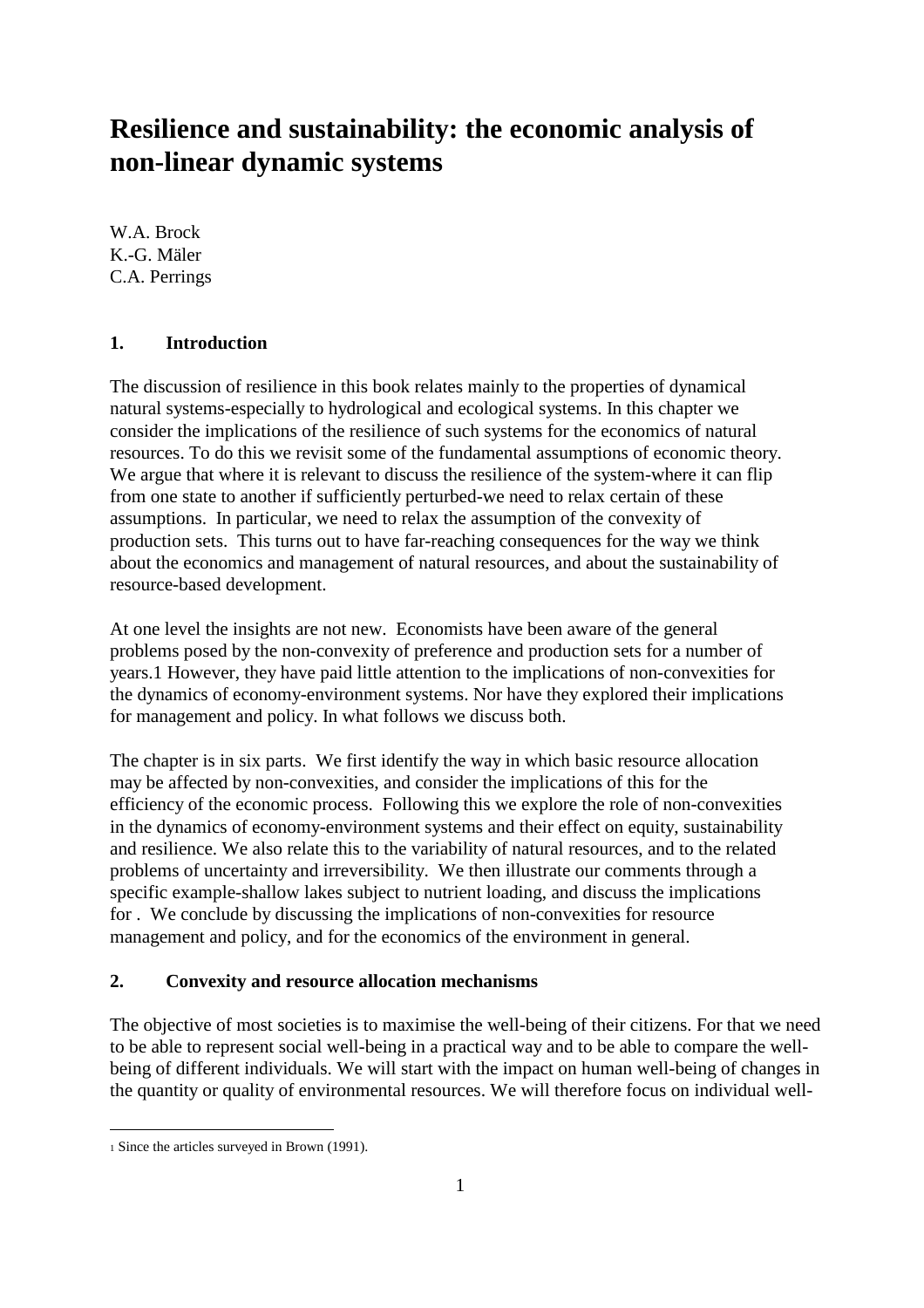being.

 $\overline{a}$ 

A utility function is a practical device by which we can represent the preferences of an individual. The utility function is an assignment of real numbers to each bundle of commodities and services (including natural resources or ecological services) available to the individual. Let x and y denote two such bundles. Then if the individual prefers x to y, the utility assignment gives a higher utility for x than for y or

 $u(x) > u(y)$ .

Note the order of causality here. Utility is higher from x than from y because the individual would choose x instead of y. In this sense, the utility function is a representation of the preferences of the individual. It is not true that the individual prefers x to y because utility is higher with x than from y. The causality is just the opposite.

A very natural ethical hypothesis is the principle of consumer sovereignty: It holds that individuals are the best judge of their own welfare, given that they have no less information than anyone else about the technical and scientific characteristics of the bundles they are considering. On the basis of this principle it is clear that the utility function can be interpreted as an index of the individual's well-being.2 We do so in what follows.

## *The two fundamental theorems of welfare economics*

By the *Pareto criterion* is meant that one allocation A of resources is socially preferred to another allocation B if at least one individual is better off with A and no one is worse off with A. Note that this is a *partial ordering* as not all allocations can be compared in this way. Two allocations such that some people are better off in the first and others are better off in the the second cannot be compared by applying the Pareto criterion. Let the utility of individual h in allocation A be  $u^{hA}$  and the utility in B  $u^{hB}$ . Then A is better than B according to the Pareto criterion if  $u^{hA} \geq u^{hB}$  with strict inequality for at least one individual.

By *Pareto optimality* is meant an allocation such that it is not possible to improve the

<sup>2</sup> Let x and y be two bundles of commodities. If an individual prefers x to y we write  $y \underline{\phi} x$ . If he strictly prefers x to y we write  $v \phi x$ and if he is indifferent between the two bundles we write  $V \approx X$ . We want (for practical reasons) a simpler representation of the preferences. It can be shown (under some reasonable assumptions) that there exist a function u mapping commodity bundles to real numbers such that  $y \phi x$ ?  $u(x) > u(y)$  and  $y \approx x$  ?  $u(x) = u(y)$ . The function u is the utility function of the individual..

If  $u(x) > u(y)$ , we will also interpret that as meaning that the individual is better off with x than with y. Otherwise they would not prefer x to y! This reflects the assumption of consumer sovereignty. Usually we impose on the utility function various structures, and for doing environmental valuation, special structures are needed.

Note that if we use a utility function to represent the preferences of an individual, the utility function is not unique. If x  $\phi$  y implies that u(y) ? u(x), then any monotonic increasing function of the utility function is also a utility function. For example, if  $u = xy$ , then  $\ln u = \ln x + \ln y$  or  $u^2 = x^2y^2$  are also utility functions representing the same preferences. They are equally valid representations.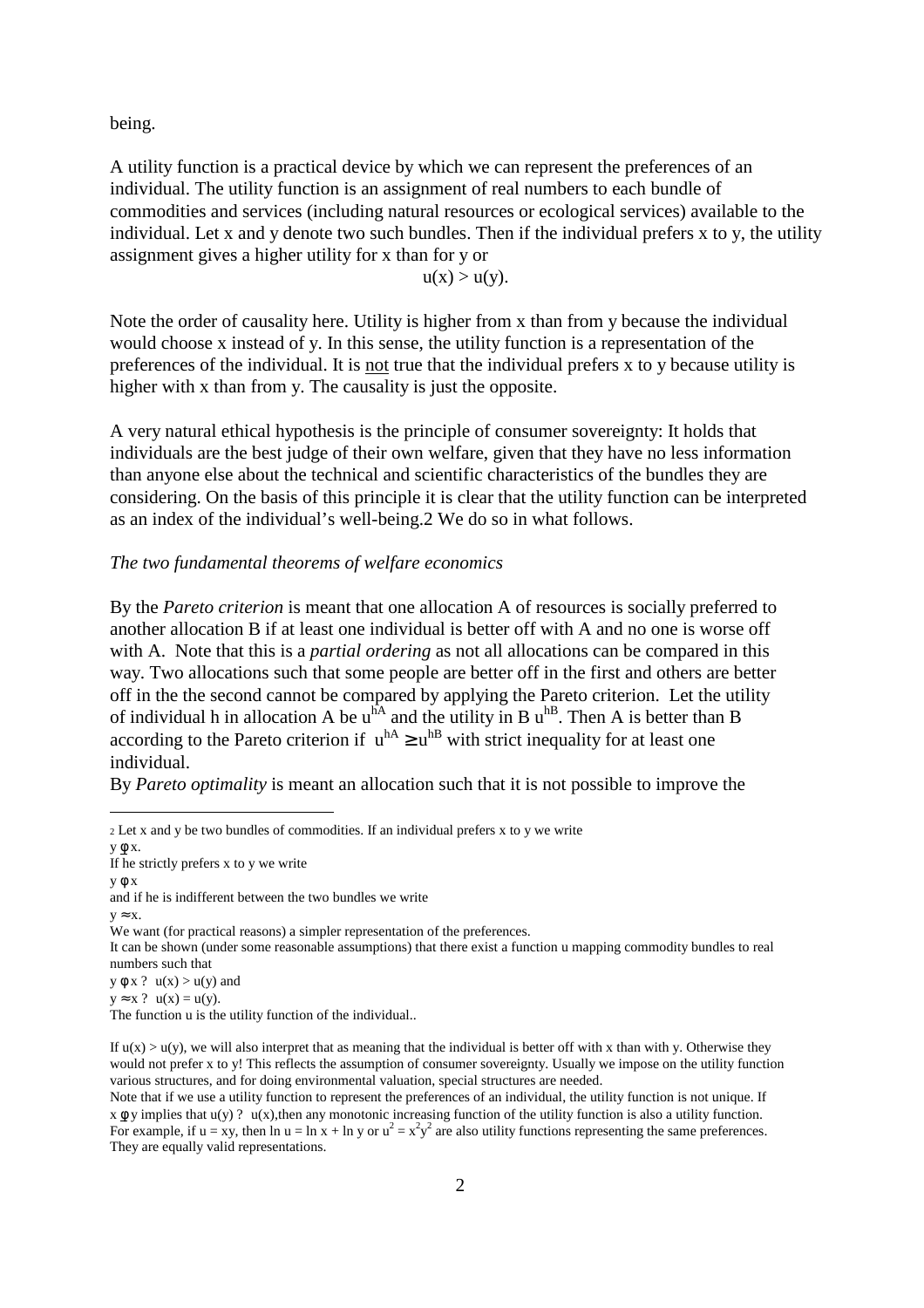situation of one or more individuals without harming other individuals. A Pareto optimal allocation is thus a "maximal" allocation with regard to the Pareto criterion. Note that a given Pareto optimal allocation may not be socially desirable at all because the distribution of well-being, that is the utilities, may be very uneven.

We can now formulate the two basic theorems in welfare economics<sup>3</sup>:

## The *first theorem of welfare economics* says:

If there is a competitive equilibrium such that: all goods can be assigned property rights (and therefore be traded), no individual and no firm can affect the prices, producers are maximising their profits, consumers are maximising their utilities and all markets clear, then the resulting allocation of resources is Pareto optimal.

Note the assumption about property rights. We know that this assumption does not correspond to the real world. It has been studied in depth in many contributions to economic theory, and the importance of the lack of defined property rights is wellunderstood.<sup>4</sup> The assumption of perfectly competitive markets is also violated in the real world but is probably of less importance than the first assumption.

There is, however, one problem that this theorem does not address, namely whether the Pareto-optimal resource allocation generated by the markets is socially desirable or not. The outcome of the market process may be a distribution of well-being among citizens which is not regarded as good. In fact, the resulting allocation may be highly inequitable. Society may accordingly prefer an allocation that is not Pareto optimal but is more equitable. The second theorem addresses this problem.

## The *second theorem of welfare economics* says:

If production sets are convex and closed, if preferences are convex and continuous and if all goods and services can be assigned property rights, then to each desired Pareto optimal allocation one can find an initial distribution of wealth such that the resulting competitive equilibrium is the desired allocation.

This means that if the assumptions hold, we can always achieve any desired allocation by using the market mechanism and by redistributing the initial wealth among the individuals. Thus we can let the markets do almost everything if we first redistribute the initial wealth in a suitable way. We will in later discuss briefly how we should think of these redistribution and how one should make the trade offs between equity and efficiency.

Note the three conditions:

 $\overline{a}$ 

i) convexity ii) continuity

<sup>&</sup>lt;sup>3</sup>Welfare economics is that part of economics that is normative. It is used to make recommendations. 4See for example Ostrom (1990), and Ostrom, Gardner, and Walker (1994).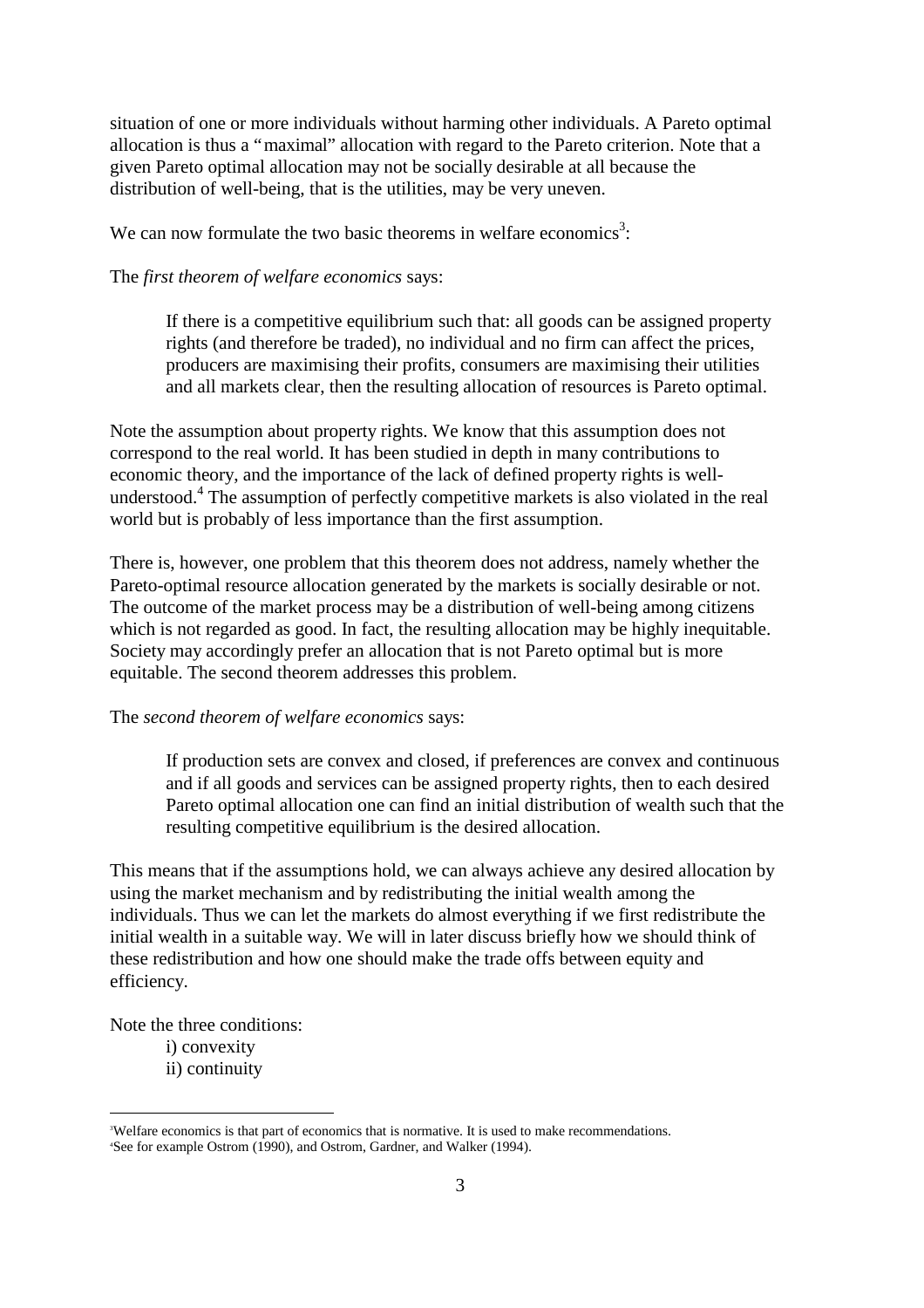iii) private property rights.

## *Convexity*

Convexity in production means loosely that we have diminishing returns. More strictly we can represent convexity as follows: A set is convex if given two arbitrary points of the set, the line connecting these points belongs to the set. Production is convex if the production set, that is the set of all technically feasible bundles, is convex (see Figures 1 and 2). There are good theoretical and empirical reasons to assume that this is the case in most instances, but as we will see it may not be the case in every instance.

Convex preferences are defined in a slightly different way. Indifference curves are curves connecting bundles that provide the individual with the same level of utility, that is the individual is indifferent between the bundles. Since convexity of preferences is of little concern in this chapter, we will not discuss it any further.

We can now get an intuitive understanding of the economic importance of convexity and the two theorems of welfare economics. Consider an individual who is both producer and consumer. Assume they can produce two goods, x and y. As producer, they have to choose a bundle of the two goods that is feasible in the sense that it belongs to the production set defined in Figure 3 by the transformation curve T-T and the area below it. As consumer they have to choose a bundle that yields the highest attainable level of utility. It is apparent that it is best to produce and consume at the point where the indifference curve is tangent to the transformation curve. At this point, the two curves have a common tangent, P-P. Convexity of the production and preference sets is what guarantees that the indifference and transformation curves can be separated by a straight line. Without convexity, this cannot be guaranteed.

More importantly, the convexity of preference and production sets underpins the efficiency of prices in the allocation of resources. The slope of the tangent may be interpreted as the relative price of y in terms of x. The importance of this is as follows. If the individual as producer maximises profit, they will choose the production bundle that corresponds to the point of tangency between the price line P-P and the transformation curve T-T. If the individual as consumer maximises utility, they will choose the consumption bundle that corresponds to the tangency of the price line P-P and the indifference curve I-I. These points are the same. Therefore, we can decentralise production and consumption decisions whilst still achieving the social optimum. The producer can choose the production bundle knowing only the relative prices of x and y. The consumer can choose the consumption bundle knowing only the same relative prices. This is the intuitive background for the second welfare economics theorem.

Now consider what happens if the production set is not convex. In Figure 4 the production set defined by the curve T-T is not convex. The optimum point for the individual as both producer and consumer is given by point A, where the indifference curve I-I and the transformation curve T-T are tangent to each other. However, at this point, the production and the consumption decisions cannot be 'separated' by prices, and the second theorem of welfare economics does not hold. The outcome is not a social optimum. Given the prices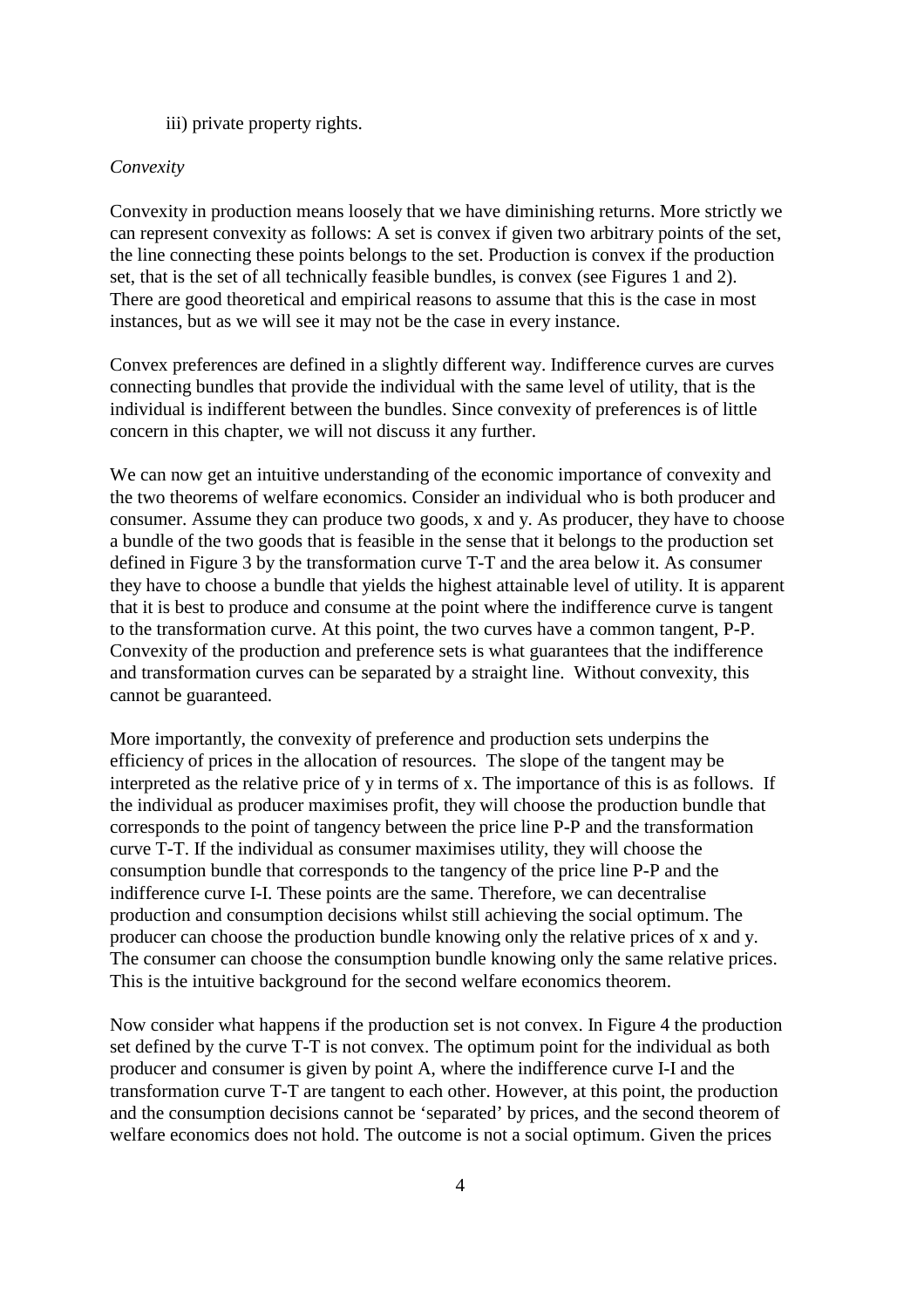defined by the slope of the tangent at A, the producer could make higher profits at some other output combination. At point B, for example, they would make a profit corresponding to the dotted line. Thus, with this non-convexity it is no longer possible to decentralise decisions between consumers and producers and still achieve a social optimum!

# *Continuity*

Continuity is a mathematical device that is usually (but not always) without significant economic meaning, and we will not dwell anymore on this concept. We later consider models of ecological systems that superficially seem to generate discontinuities, but as a matter of fact, they don't. In particular, we will look at a lake that flips between an oligotrophic state and and a eutrophic state and a rangeland that flips between a wooded and a grassy state. It seems that such flips imply a discontinuity but as the flip takes time, it is not mathematically a discontinuity.

## *Property rights*

Without well-defined property rights, markets will not be established for all goods and services and the result is that incentives will be distorted. The reason is that well-defined property rights provide the owner of the rights with an incentive to manage the resource in a socially efficient way. A person who owns an asset, such a piece of land, has an incentive to manage that asset efficiently because they will themselves bear the cost of mismanagement. When property rights are not well-defined, someone else will bear this cost. Given that I do not own the atmosphere. I will not bear the full cost of the environmental damage when I pollute the air. The lack of property rights in such cases leads to externalities-effects that are external to the transactions between individuals. The result will be too much pollution.

Take the case of grazing land. If there were no well defined property rights to grazing lands, for example, there would typically be overgrazing. This is because no single herder would have to consider the full social cost of adding more cattle. If the grazing land were a common property with unlimited access to the members of a particular community, there would still be overgrazing because each member of that community would have an incentive to add cattle beyond the socially optimal level. However, if the common land were managed by some social device that limited the access enjoyed by right-holders, then the grazing land could be managed efficiently. Similarly, if the land were divided into privately owned pieces, each land owner would have an incentive to use their land now in such a way as to be able to use it again in the future. Once again, the grazing land could be managed efficiently. In fact, many environmental problems are due to property rights failures.

There are two basic reasons for property rights failures-policy decisions and costs of establishing property rights. In many countries, environmental resources are regarded as either publicly owned or open to all. For example, land that has not been claimed by anyone is often regarded as open to all. Thus there are incentives to overuse this land. One reason for this may be that the costs of introducing property rights in environmental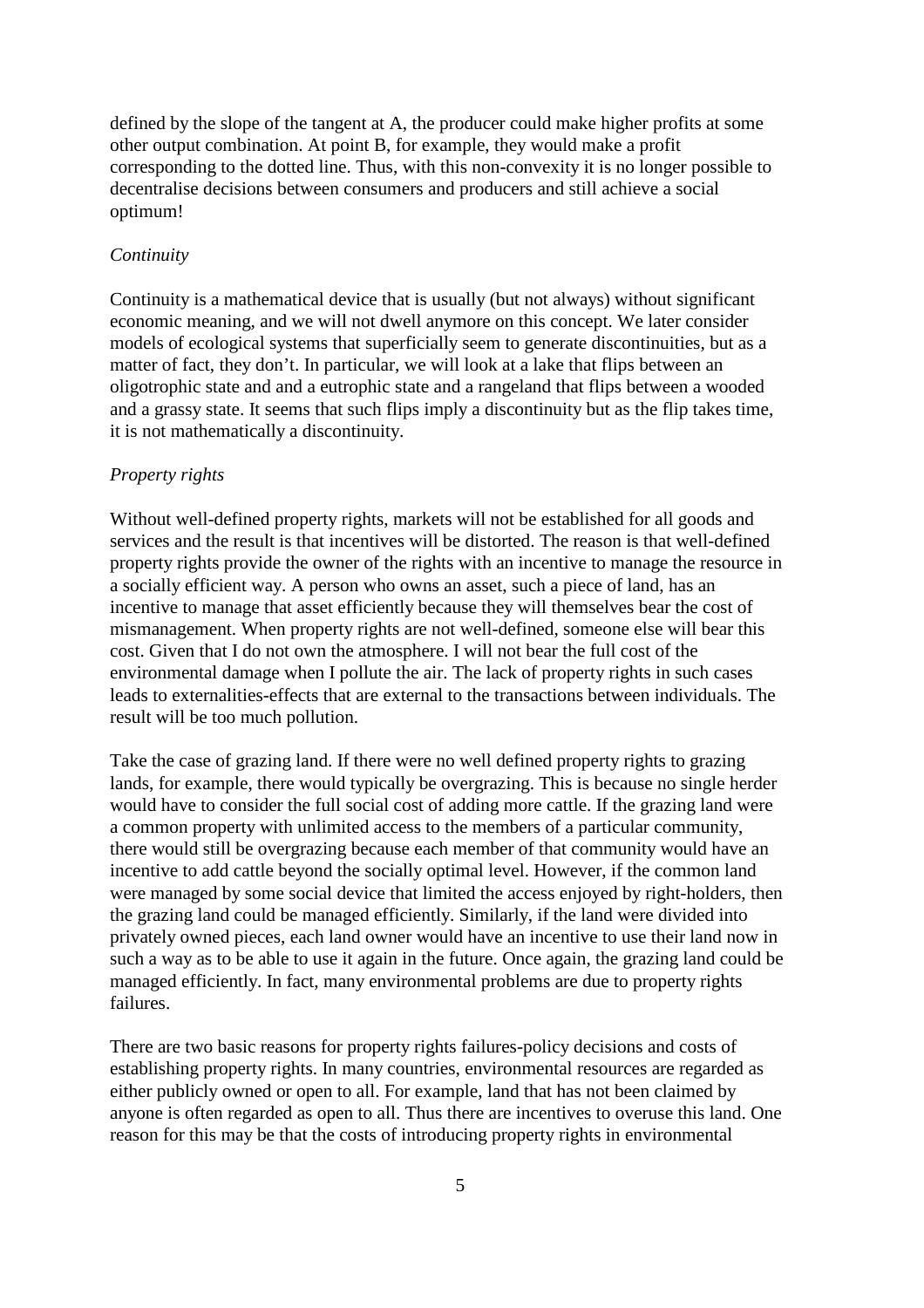resources are very high due to the nature of the resource. For example, it is difficult to think of how property rights might be assigned to the global climate. The reason in this case is the public good nature of the resource. A change in climate that affects me will also affect you. Of course, we could think of individual rights to emit green house gases but the climate itself will continue to be a public good.

In a rightly celebrated paper Coase(1960) presented what later became known as the Coase theorem. For our purposes this states that if there are well-defined property rights in some environmental effect, if there are no transaction costs and if wealth effects are negligible, then the outcome of bargaining between the interested parties will be Pareto optimal regardless of the distribution of those rights. Furthermore, lack of agreement about such effects is an indication that the transaction costs are too high to motivate the establishment of a market in the effect. The absence of an agreement is therefore socially optimal. Applied to a simple pollution problem, the Coase theorem says that if those who are damaged by pollution are not able to bribe the polluters to reduce pollution, then it is socially desirable to have that pollution. The gains from pollution control will not outweigh the cost of abatement and the transaction costs.

The Coase theorem has been criticised on many grounds. First, if there are more than two parties involved (and generally there are) the incentives may go completely astray, and the Coase theorem is no longer valid.<sup>5</sup> Second, if there is asymmetric information between the affected parties-some parties know more than others-the outcome of negotiations will not generally be Pareto optimal. However, in this connection the important limitation of the Coase theorem is that the transaction costs, that is the cost of assigning rights and carrying out negotiations between right-holders, will increase substantially when the feasibility sets for the parties are non-convex. The reason is that if these sets are convex, the parties can arrive at the optimal solution by following a step-wise process known as the gradient process. If for example the parties make incremental bids in such a way that the bidder is better off if the bid is accepted, then the process will converge at the efficient outcome. However, without convexity, such a process will generally not converge to the optimum. We consider an example of this later.

The main point of this brief discussion of basic resource allocation mechanisms is that they all require the convexity of production sets in order to operate smoothly. These convexity assumptions are often (but far from always) valid when we limit our analysis to conventional production functions. As we shall see later, however, extending production functions to include non-market environmental inputs, frequently compromises the convexity of the production set.

## **3 Equity, sustainability and resilience**

 $\overline{a}$ 

If we are to judge whether one allocation is better than another we have already made the point that we need to compare outcomes with different implications for the distribution of wealth and income. The only way to judge whether some change increases welfare or not is by explicitly introducing ethical values on distribution of welfare. This is typically done

<sup>5</sup>See Dasgupta and Mäler (1995) for a discussion of the garbage game.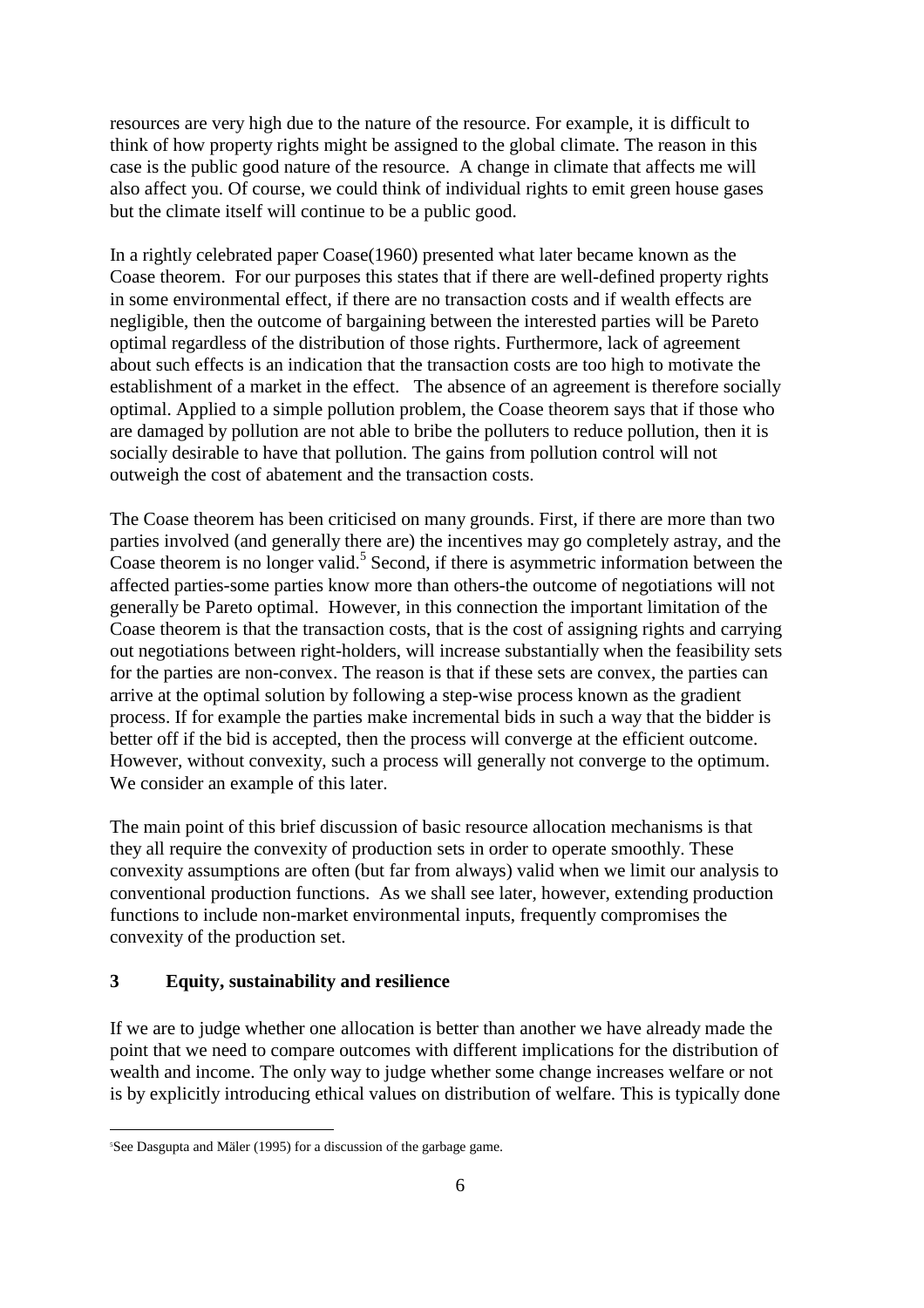through a social welfare function. Let there be H individuals that are affected by a particular change or policy and let each individual have utility uh. Let there be a function  $W(u_1, ..., u_H)$  which we will suppose is increasing in all its arguments. We will interpret this function as a social welfare function if it represents the preferences of a social "decision maker". We know from Arrow's impossibility theorem that it is impossible to derive the social welfare function from individual preferences in a way that is consistent with some reasonable conditions. However there often does exist information that makes aggregation of individual preferences possible. One can therefore interpret the welfare function either as an aggregate of individual preferences (given certain assumptions on information) or as representing the preferences of a social decision-maker.

Consider a change in society from A to B. This change implies that individual utility levels change from  $u_h^A$  to  $u_h^B$ , and that social welfare changes accordingly

$$
\Delta W = W(u_1^{B}, ..., u_H^{B}) - W(u_1^{A}, ..., u_H^{A})
$$

If  $\Delta W > 0$ , then social welfare increases according to the welfare function. This provides one very useful way of thinking about the sustainability of economic and environmental change. There is no generally accepted definition of sustainable development (and it is doubtful whether the concept has scientific validity). The definition offered by the Brundtland Commission-development that meets the needs of present generations without compromising the ability of future generations to meet their own needs (WCED, 1987)-implies something about the change in welfare over time.

Pezzey (1997) identifies three possibilities: that welfare is non-declining over time (dW/dt > 0 always); that welfare does not exceed the maximum constant level of welfare (dW/dt  $\leq W_{\text{tmax}}$  always); or that welfare does not fall below some prescribed minimum (dW/dt  $\geq$ W<sup>s</sup> always). He defines these as, respectively, sustained, sustainable and survivable development. But for whom is W a social welfare function in these definitions-the present generation or the present generation and generations yet to come? In the discussion on the meaning of sustainable development, many have argued that W(t) should represent the welfare of the generation living at time t. However, this would severely restrict policies. For example, poor countries may need to reduce their current consumption in order to increase the capital stock for future generations. Taking such criteria as non-declining or constant welfare seriously would therefore imply that such countries could never increase the savings rate. A more flexible interpretation is that W(t) represents the welfare of the current and future generations together.

Dasgupta and Mäler (2000) have shown that given some "technical" assumptions, there always exist shadow prices  $p_i$  on all reources (including ecological resources)  $X_i$  such that an operational criterion for sustainable development is that

$$
\Sigma p_i\;dX_i/dt\geq o
$$

in the present and in all future time periods. Thus, economies are on a sustainable development path if and only if the sum of the values of changes in capital stocks does not decrease over time. This corresponds to what has been called genuine savings in reports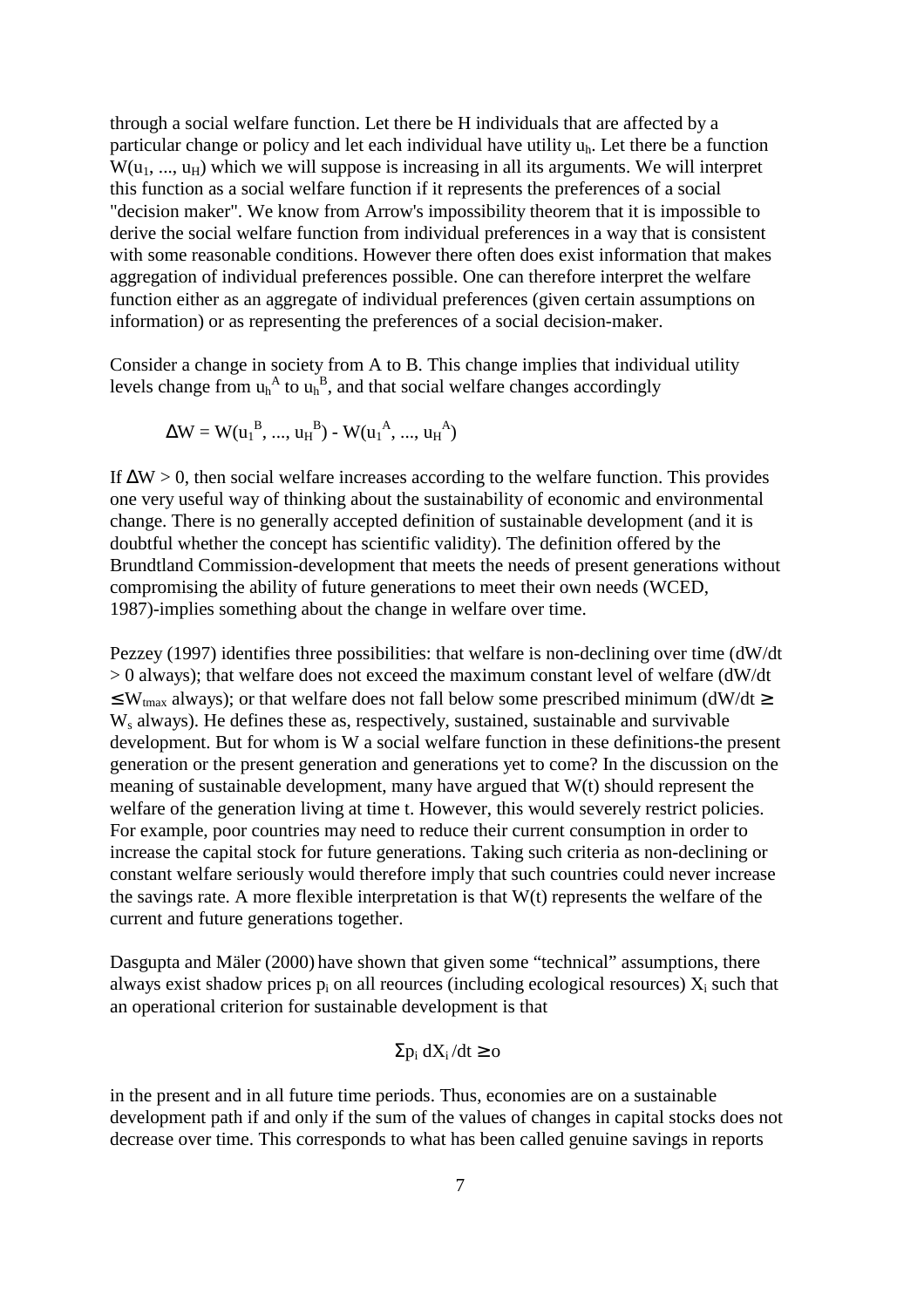from the World Bank.6 However, amongst these "technical" conditions guaranteeing the existence of the appropriate shadow prices is the differentiability of the so called value function with respect to the initial endowments of assets, that is of the social welfare function for the present and the future generations. It can be shown that for non-convex feasibility sets, these shadow prices may not exist for all possible initial stocks. Prices may not exist to inform us whether we are on a sustainable path or not.

#### *Resilience and sustainability*

An alternative approach is to consider the sustainability of an economy and its supporting environment in terms of its capacity to absorb stress and shock without fundamental change. For any economy there are many possible states, each delivering different levels of welfare to society. In this approach the sustainability of any particular state depends on the properties of the stability domain corresponding to that state. In the ecological studies reported in this volume this is typically analysed in terms of the resilience of the system in each state.

One measure of resilience is the magnitude of disturbance that can be absorbed before a system flips from one state to another (Holling,  $1973$ ).<sup>7</sup> Holling (1986) describes ecosystem behaviour in terms of the sequential interaction between four system functions; exploitation or colonization of disturbed ecosystems; conservation as biomass accumulates; creative destruction where an abrupt change caused by external disturbance releases energy and material that have accumulated during the conservation phase; and reorganization where released materials are mobilized to become available for the next exploitive phase. Resilience is measured by the effectiveness of the last two system functions. It is crucial to the ability of the system to satisfy 'predatory' demands for ecological services over time, and to cope with both sustained stress and shock. This measure is the one that is reflected in the papers in this volume.

It has been argued that this measure, and the concept behind it, offers a useful way to address the sustainability not just of ecological systems, but of jointly-determined ecological-economic systems (Common and Perrings, 1992; Levin et al, 1998). Indeed, the approach has implications for the way we think about the dynamics of any stochastic, evolutionary system. Levin et al (1998) argue that sustainability as a concept is more pertinent in stochastic systems away from equilibrium than in deterministic systems at equilibrium.

The link between the resilience of systems and the probability of their collapse or change of state is reflected in the literature on the analysis and management of environmental risk. Although deterministic bioeconomic models for the optimal utilisation of natural resources generate sustainable (steady state) solutions, they necessarily ignore inherent or environmental stochasticity in the modelled relationships, and in trophic or competitive interactions. Randomness has been incorporated into such models via assumptions of

 $\overline{a}$ 

<sup>6</sup> The concept was first used by Pearce. and Atkinson (1993).

<sup>7</sup> A second definition of resilience refers to the properties of the system near some stable equilibrium (ie. in the neigbourhood of a stable focus or node). This definition, due to Pimm (1984), takes the resilience of a system to be a measure of the speed of its return to equilibrium following perturbation. The two measures are related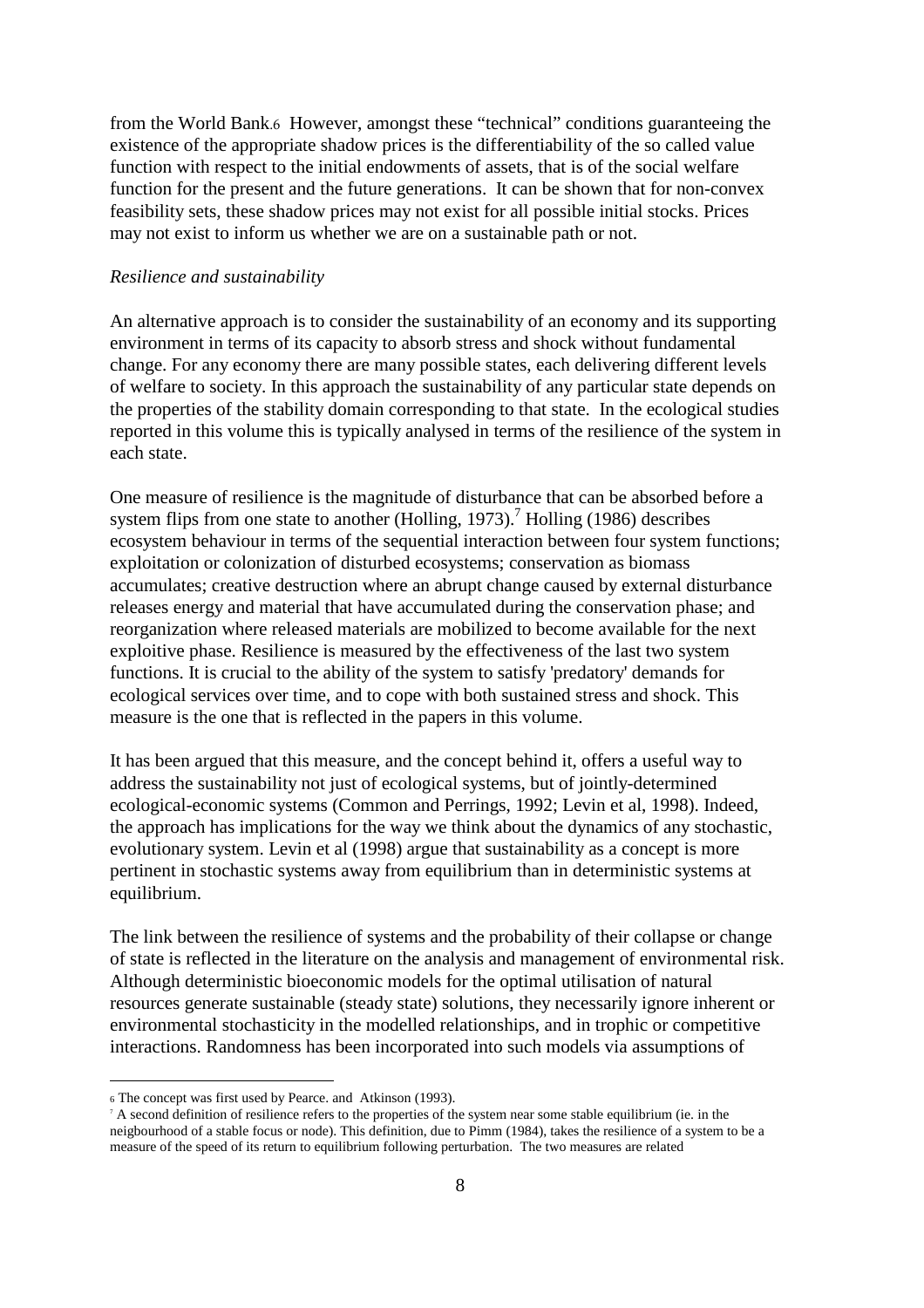stochasticity in model parameters, random catastrophe or density-dependent risk of collapse (Reed, 1988; Tsur and Zemel, 1994). Density dependent risk of collapse includes both the existence of a density-dependent hazard function (Reed, 1979; 1988) or thresholds which, if reached, trigger the immediate collapse of the stock (Tsur and Zemmel, 1994; 1997). A density-dependent threshold implies that increasing stress on the system raises the probability that it will flip from one state to another, and so corresponds well with a measure of resilience in the sense of Holling. The implications of this for the management of susceptible systems has yet to be considered.

The link between resilience, diversity and risk has been studied in ecology against the backdrop of a long-standing dispute about the relation between the complexity of ecological systems, their diversity and their stability (May 1973; Elton, 1975), and an alternative proposition that diversity supports not stability, but resilience (Holling, 1973; 1986) and ecosystem functioning (Vitousek and Hooper, 1993; McNaughton, 1993). Experimental research of grasslands has now shown that ecosystem productivity increases significantly with plant biodiversity (Tilman et al, 1996). This is because the main limiting nutrient, oil mineral nitrogen, is utililized more effectively the greater the diversity of species. These results have led to the proposition that the sustainability of soil nutrient cycles and so of soil fertility increases with biodiversity.

More generally, the resilience of any ecosystem with respect to variation in environmental conditions depends upon the existence of species capable of supporting the key ecological functions as conditions vary (Perrings, 1995). Deletion of a species important under some conditions will have little effect on ecosystem functioning if there are other species capable of stepping in as substitutes. If there are no substitutes, however, the deletion of some species can trigger a fundamental change from one ecosystem type to another— from forest to grassland, or grassland to a shrubby semi desert, for example (Westoby et al 1989). The importance of the mix or diversity of species for the resilience of ecosystems lies in the fact that species which are 'redundant' in one set of environmental conditions may be critically important in other environmental conditions. Resilience has been shown to depend on the functional diversity of species supporting critical structuring processes (Holling et al, 1995).

The significance of this for resource-based development is that agroecosystems ecological systems whose species mix is transformed for the purpose of agriculture— may be especially sensitive to species deletion precisely because they are already simplified by the exclusion of competitor or predator species (Conway, 1993). The specialisation gains from simplification of agroecosystems typically involve a reduction in the resilience of the system. The costs of a reduction in resilience include, for example, the cost of the herbicides, pesticides, fertilisers, irrigation and other inputs needed to maintain output in the simplified system. They include the cost of relief where output fails, relocation where soils or water resources have been irreversibly damaged, rehabilitation where damage is reversible and insurance against crop damage by pest or disease. If the system loses resilience and flips from one state to another, they include forgone output under the new state.

There have been few attempts to estimate the impact of changes in relative prices on non-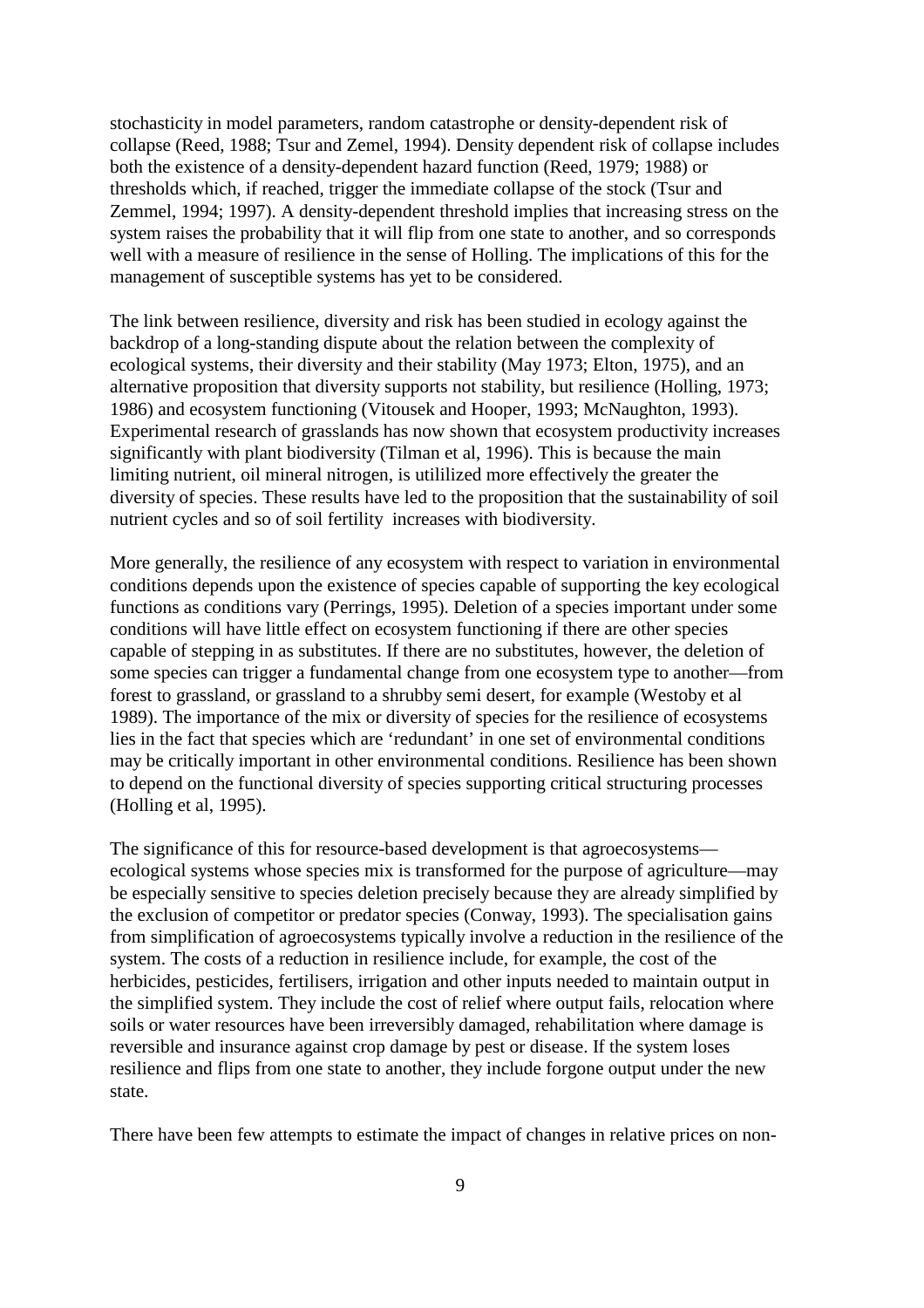marketed biological resources, and fewer still that relate these changes to the resilience of agroecosystems. Loss of resilience implies both an increase in the time taken to return to equilibrium following some shock, and a narrowing of the range of environmental conditions over which the system can maintain the flow of ecosystem services. It is economically interesting if: (a) it alters the risks associated with a given set of environmental conditions, and (b) the value or potential productivity of the new and old states is different. If changes of state are either irreversible or only slowly reversible, a change in the potential productivity of the system imposes costs or confers benefits on both present and future users of that system. That is, it has implications for our measure of welfare.8

#### *Resilience, institutions and the evolution of economy-environment systems*

Consider the following simplified way of thinking about the evolution of an economyenvironment system. Suppose that there are finite number of resources denoted  $X_t = (x_{1t}$ *...,xnt)*. Decision-makers are assumed to allocate resources through actions, a. These actions describe the consumption and production activities of economic agents. They affect the probability that the system in one state will converge on any other state. That is *P*(a), defines the transition probability between states as a function of the consumption and production activities of decision-makers. The activities of economic agents are, in turn, determined by a set of behavioural rules that depend on the institutional and cultural conditions in society. A familiar example of such a behavioural rule is profit maximisation, which is associated with the decentralised decisions corresponding to the institutional conditions in competitive market economies. As we have already remarked, given relative prices, application of this rule determines the optimal combination of inputs in production and the optimal combination of outputs.

We can call such behavioural rules 'policies', and denote them by  $u_t$ . Hence the set of resources evolves according to

$$
X_t = F(X_{t-1}, u_t)
$$

The policies that guide people's activities are to a large extent determined by the institutional conditions— the 'rules of the game'— within which they are made. That is, institutional conditions determine the logic of optimising behaviour in a way that makes the decision-maker's behaviour fully predictable once the institutional conditions are given. The logic of open access, as we have seen, ensures that decision-makers will choose to use resources up to the point where total revenue and costs are equal, and so on. The implication of this is that for given institutions and we can identify the long-term

 $\overline{a}$ 

<sup>8</sup> If the loss of resilience of a managed or impacted ecological system is associated with a change in its long-run productive potential it is in principle observable through its effects on the value of economic output. Perrings and Stern (1999) estimate change in the potential productivity of rangelands in Botswana using the Kalman filter to model productivity change as a stochastic trend. In particular they use the Kalman filter is used to estimate the state of the range as a latent variable in much the same way that the state of technology has been treated as a latent variable by Slade (1989) and Harvey and Marshall (1991). They show that change in the current and long-run equilibrium carrying capacity of an ecological system may be treated as non-stationary trends. This enables them to measure both the speed of return to equilibrium, and the threshold effects that occur when the system loses the capacity to absorb shocks of given magnitude.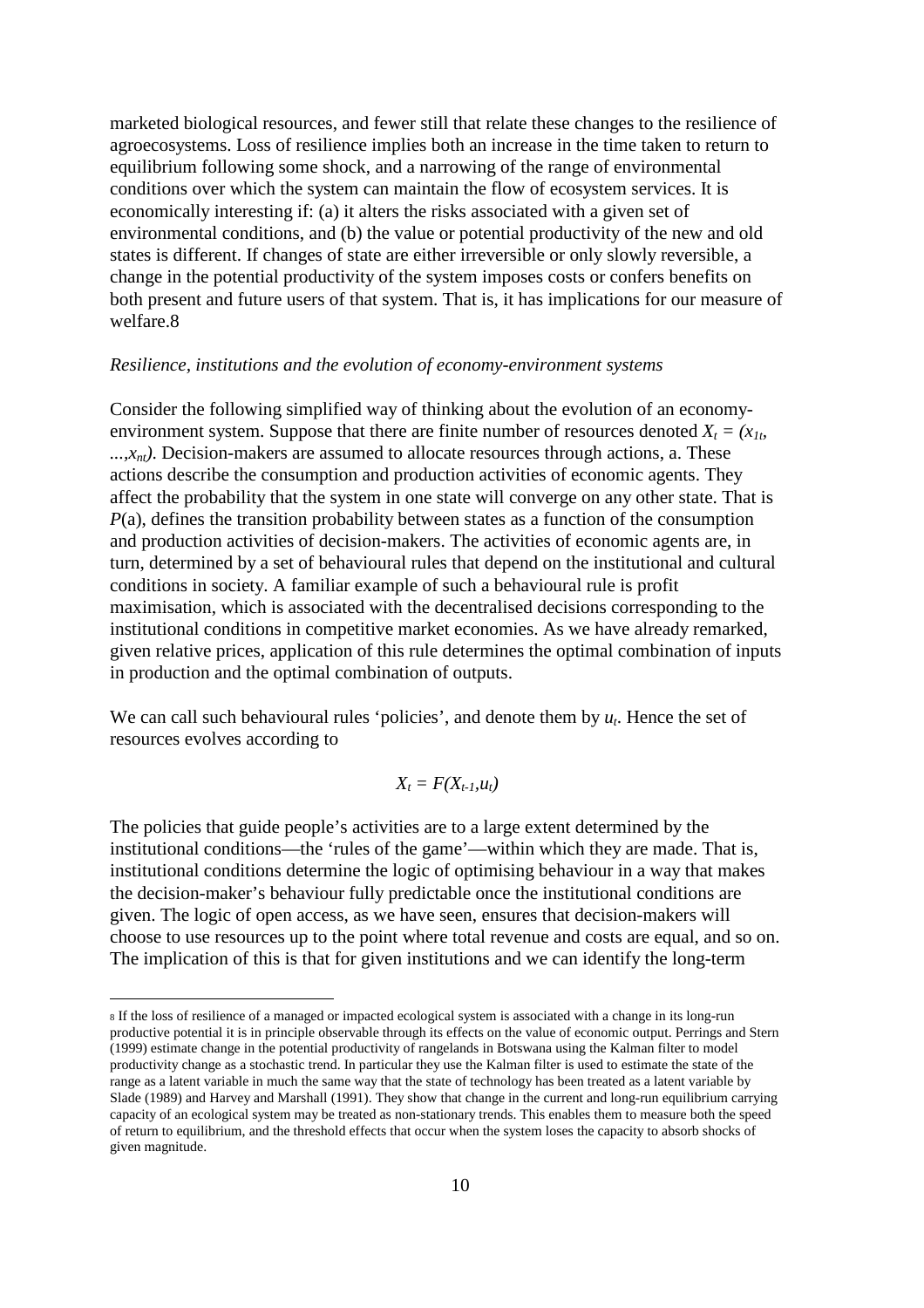probabilistic evolution of the system. This does not stop us from thinking about the effects of changes in institutions or rules. Indeed, it offers a very natural and structured way of doing this. A change in institutions induces a change in policies and hence the probability that the system will develop in particular ways.

We take the policy to be to maximise a measure of social welfare. Specifically, the expected welfare from the policy is:

$$
W^{u}(i) = E^{u} \mathbf{S}_{t=0}^{H} w(x_t, u_t(x_0, \ldots, x_t))
$$

The advantage of thinking about the development or evolution of an economyenvironment system in this way is that it makes it easy to identify the resilience of the system in a given state. The ways in which decision-makers can influence the process depends on the structure of the system. If the time path for the state variables,  $x_t$ , given  $u_t$ , is:

$$
x_t = f_t(x_0, u_1, \ldots u_t)
$$

then the set of all states that are reachable from  $x_0$  at time *t* depends on the current state of the system and the transition probabilities, *P*. It is useful to distinguish between transient and recurrent states. States that are revisited are said to be recurrent. Recurrent states are either occupied permanently or revisited periodically, transient states are left after some finite time and never revisited thereafter. It is quite natural to associate recurrent states with the long-term equilibria of a system, and transient states with far-from-equilibrium positions.

To relate this to the concept of resilience, recall that resilience is frequently measured by the size of the disturbance the system can absorb before flipping from one stability domain to another. Now the transition probabilities just described define the probability that a system in one state, and subject to some disturbance regime, will change to another state. This is exactly what the Holling measure requires. However, it is much more general than the Holling measure. It defines the transition probability from one state to another state whether or not that other state lies in a different stability domain.9

The main point here is that the evolutionary potential of an economy-environment system is limited by institutional conditions-or the 'rules of the game'. The evolutionary possibilities of a system are summarised by the probability law  $P^{\text{u}}$ . This depends on institutional conditions, the decision-maker's objectives, the admissible policies and actions and the strategic behaviour of agents. So for a given set of property rights, a given disturbance regime, and a given state of nature, it may be possible to estimate the

 $\overline{a}$ 

<sup>9</sup> Technically, in the special case where P is both irreducible and aperiodic the system will have a unique globally stable equilibrium-it has only one stability domain. In this case the transition probabilities of the system may be said to be equivalent to Holling-resilience measures. In the more general case where P is reducible, the state space may be partitioned into classes corresponding to multiple equilibria. It follows that a sufficient condition for a system to be infinitely resilient is that P is irreducible. If P is reducible (a) the system may, in the limit, occupy any one of a finite number of closed classes; (b) it is sensitive to initial conditions, and (c) it is path dependent (the key properties of complex systems generally). In this case, the limiting transition probabilities of the chain depend on the initial state, i. The future evolution of the system depends on where it starts.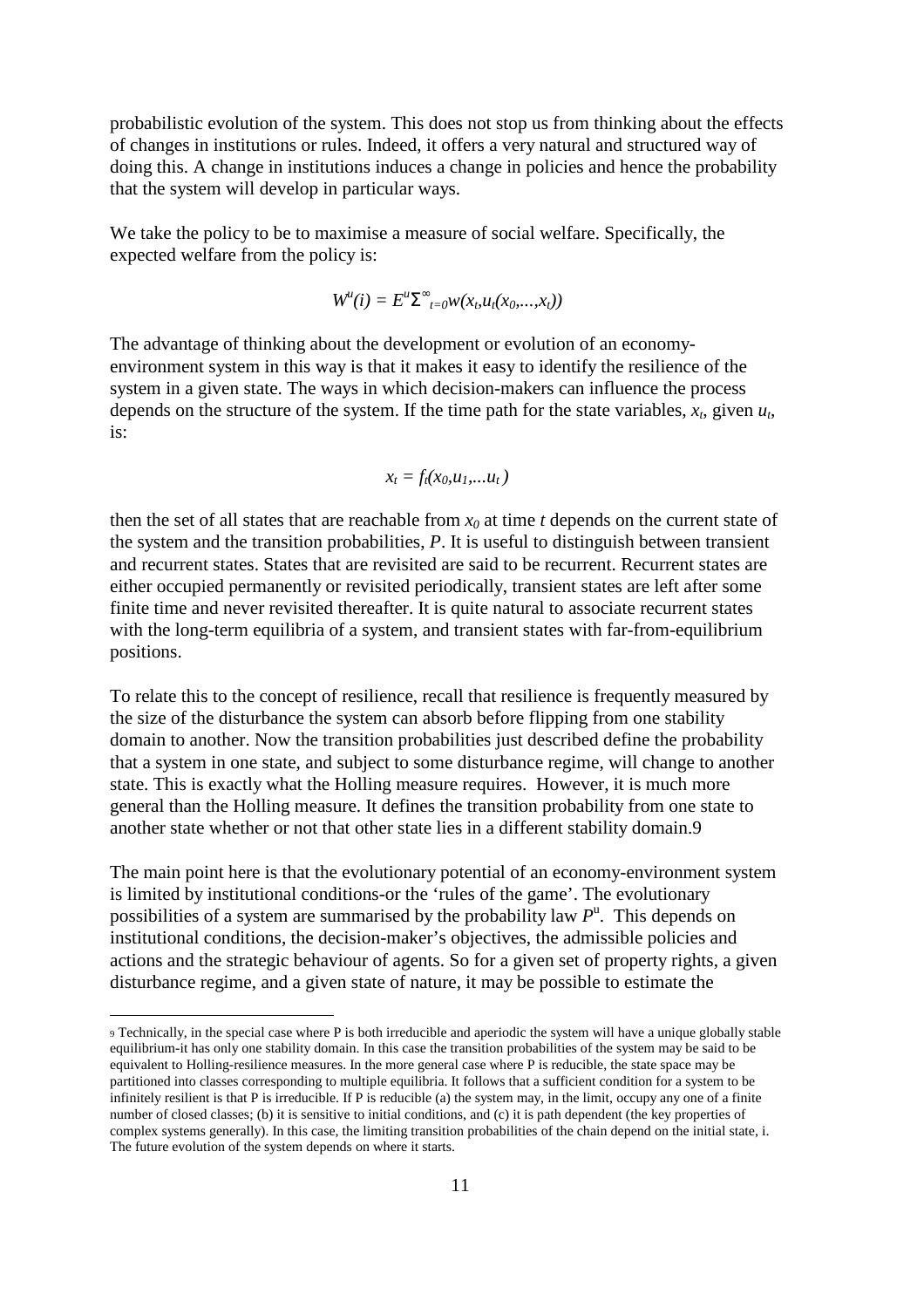probability that the system will converge by some finite time on some other state of nature. The connection with the notion of sustainability is direct. If the transition probabilities are known, it is possible to estimate either the time the system occupies a particular state (the sustainability of that state) or the time to convergence on any other state (the loss of resilience).

The resilience and hence sustainability of the system in any one state depends on the way it is used-the control policy applied. For most economies the process of development involves a sequence of states. Indeed, early development theory was all about the transition between equilibria— about escaping from states associated with low levels of wellbeing and moving towards states associated with higher levels of well-being. Strategies for sustainability are about enhancing or protecting the resilience of the system in desirable states and reducing the resilience of the system in undesirable states (poverty traps, subsistence or semi-subsistence equilibria and the like) (Perrings, 1998).

#### **4. The dynamics of shallow lakes**

Many ecological systems display discontinuities in the equilibria of the state of these systems over time. A famous example is the interactive dynamics of the spruce budworm, its predators and the forest it lives in (Ludwig, Jones and Holling, 1978). As the forest grows, equilibrium budworm numbers are relatively low in the beginning but at a certain point suddenly jump to relatively high numbers. As a consequence, the dynamics of the forest is reversed and living conditions deteriorate, but for a while the budworm density remains relatively high before it returns to low numbers again. This hysteresis effect is due to a nonlinearity in the dynamics of the spruce budworm reflecting the role of its predators. It implies that for a range of values for the living conditions, high and low equilibria for the budworm numbers exist with separated domains of attraction. Other examples of ecological systems that display this phenomenon can be found in Ludwig, Walker and Holling (1997).

These hysteresis effects are also important for the interaction between human behaviour and ecological systems. Here we take the example of the eutrophication of shallow lakes (e.g. Carpenter and Cottingham, 1997; Scheffer, 1997) but the situation can be viewed as a metaphor for many of the ecological problems facing us today. Due to increasing agricultural activity, more and more phosphorus is released into the lake. Initially the effect is small but at a certain point in time the lake flips from a so-called oligotrophic state with a relatively high value of ecosystem services to a so-called eutrophic state with a relatively low value. Because of the hysteresis effect, this drop in ecosystem services is only reversible at a high cost because the agricultural activity has to be reduced far below the level where the flip occurred. In other cases the loss of ecosystem services may be irreversible.

Management of the lake has to consider the trade-off between the benefits of agriculture and the benefits of the services that the lake can provide such as fishing, recreation and the use of water for industry and consumption. It will be shown that for a general class of welfare functions optimal management chooses a level of agricultural activity that keeps the lake in an oligotrophic state but can be close to the point where the lake flips to a eutrophic state. This implies that small mistakes can have large costs because the lake can flip and, due to the hysteresis, agricultural activity has to be reduced first below the original level and then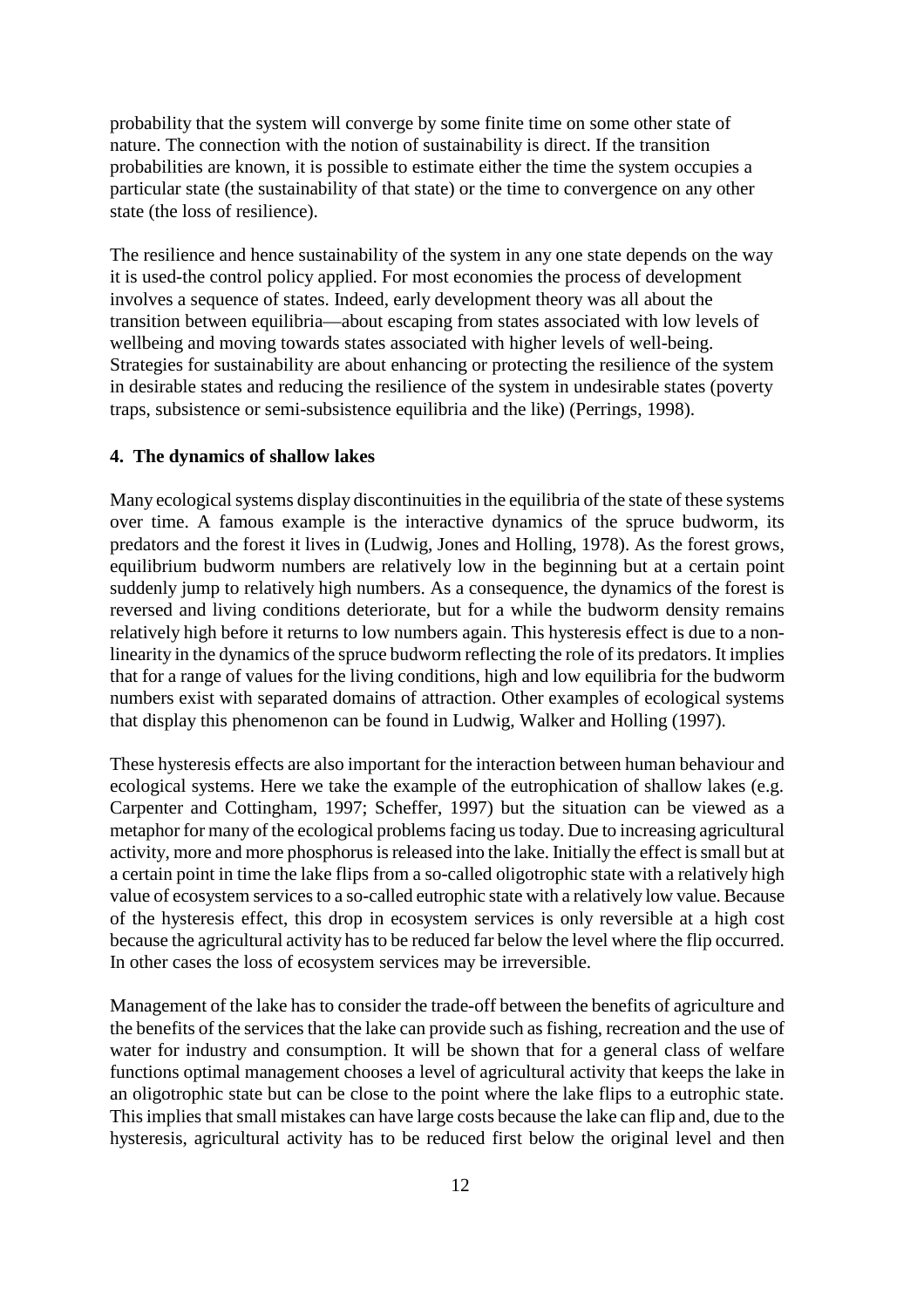increased again to reach the optimal point.

In case such a lake is shared by different communities, each with a welfare function as described above, a game is played between these communities. The services are public and all communities influence the state of the lake by the release of phosphorus from their agricultural activity. It will be shown that typically two Nash equilibria exist. The first one leaves the lake in an oligotrophic state, but it is located somewhat closer to the flip point than the cooperative outcome. The second equilibrium, however, leaves the lake in a eutrophic state with low welfare. If the communities end up in the second Nash equilibrium and decide to coordinate their policies in order to reach the cooperative outcome, the coordination is much more difficult and costly than from the first Nash equilibrium because of the hysteresis. In case the first flip of the lake is not reversible, it is even impossible to reach that point.

Under the assumption that the dynamic processes in the lake are very fast so that the state of the lake adjusts instantaneously to new loading levels of phosphorus, the analysis is essentially static and relatively easy. A full dynamic analysis, however, requires optimal control techniques for non-linear systems. We begin with the steady-state economics of shallow lakes. We then consider the full dynamics. The dynamics prove to be very complex.

# *The Lake Model*

Shallow lakes have been studied intensively over the last two decades and it has been shown that the essential dynamics of the eutrophication process can be modelled by the differential

$$
\mathbf{P}(t) = L(t) - sP(t) + r \frac{P(t)^{2}}{P(t)^{2} + m^{2}}, P(0) = P_{0},
$$

equation

where *P* is the amount of phosphorus in algae, *L* is the input of phosphorus (the "loading"), *s* is the rate of loss consisting of sedimentation, outflow and sequestration in other biomass,*r* is the maximum rate of internal loading and *m* is the anoxic level (see Carpenter and Cottingham, 1997; Scheffer, 1997). Less is known about deep lakes but from what is known it can be expected that the same model is adequate. Estimates of the parameters of the differential equation for different lakes vary considerably, however, so that a wide range of possible values has to be considered.

By substituting  $x = P/m$ ,  $a = L/r$ ,  $b = sm/r$  and by changing the time scale to  $rt/m$ , equation

$$
\mathbf{x}(t) = a(t) - bx(t) + \frac{x(t)^2}{x(t)^2 + 1}, \, x(0) = x_0.
$$

## (1) can be rewritten as

The last term in the right hand side - the internal loading - has a feature that is the cause of the interesting dynamics. This term is convex over a certain interval and concave over another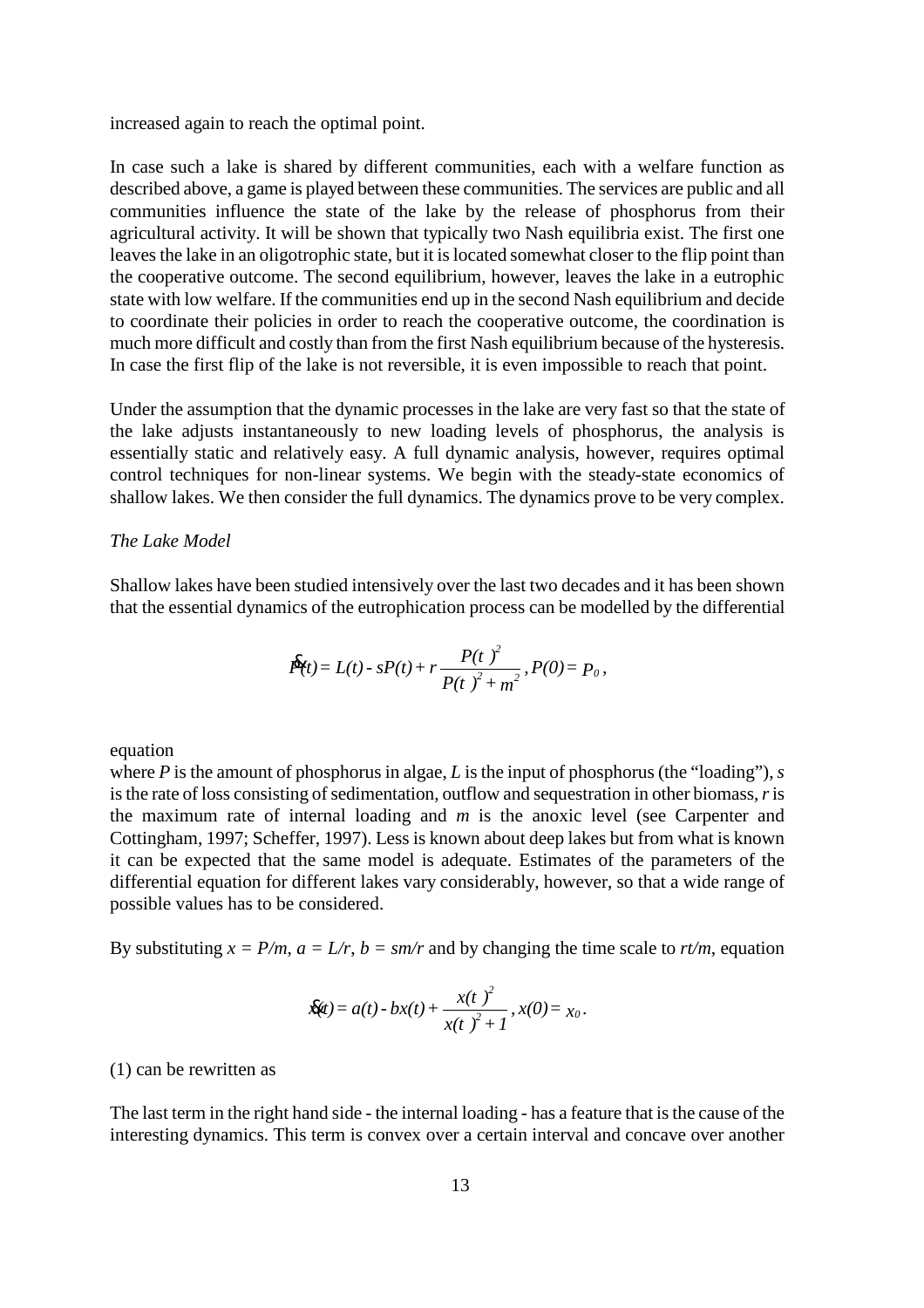interval. This means that we loose the convexity of the analysis, the convexity that is at the basis for decentralized decision making. We will see this in more detail in what follows.

In order to understand the essential features of the model suppose that the loading *a* is constant. For high values of *a,* equation (2) always has one stable equilibrium. For lower values of *a*, three things can happen depending on the value of the parameter *b*. If  $b \ge 3\sqrt{3}/8$ , all values of *a* lead to one stable equilibrium. If  $b \le 0.5$ , a range of values of *a* exists, starting at 0, where equation (2) has one high stable equilibrium and one low stable equilibrium, and where the third root of the right-hand side of equation (2) determines the borderline between the two domains of attraction. If  $0.5 < b < 3\sqrt{3}/8$ , the range with two stable equilibria is preceded by a range of low values of *a* with again only one stable equilibrium. Figures 4-6 show the three different situations.

It is easy to see the hysteresis effect now for  $b < 3\sqrt{3}/8$ . If the loading *a* is gradually increased, at first the equilibrium levels of phosphorus remain low so that the lake is in an oligotrophic state with a high value of ecological services. At a certain point, however, the lake flips to a eutrophic state with high equilibrium levels of phosphorus and a low value of ecological services. If it is now decided to lower the loading *a* in order to try to restore the lake, it has to be decreased below this flipping point until a point is reached where the lake flips back to an oligotrophic state. If  $b \le 0.5$ , the lake is trapped in high equilibrium levels of phophorus, as can easily be seen from figure 5, which means that the first flip is irreversible. In that case only a disturbance of the parameter *b* of the model, e.g. by changing the fauna of the lake, can possibly restore the lake.

#### *Steady-State Economics*

Several interest groups operate in relation with the lake modeled in section 2. Since the release of phosphorus into the lake is due to agricultural activity, at least the farmers have an interest in being able to increase the loading. In this way the sector can grow without the necessity to invest in new technology in order to decrease the run off-output ratio. On the other hand, a clean lake is preferred by fishermen, drinking water companies, other industry that makes use of the water, and people who spent their leisure time on or along the lake.

There are many potential conflicts that can arise on the use of the lake. The conflict that one perhaps first of all would think of is the conflict between farmers (and in extension consumers of agricultural products) and those who demand an oligotrophic lake in order to sustain their well-being. We will come back to this conflict later. However, for now we will instead focus on conflicts between different communities.

Suppose that a community or country, balancing the different interests, can agree on a welfare function of the form  $ln a - cx^2$ . The lake has value as a waste sink for agriculture and it provides ecological services that decrease with the amount of phosphorus in algae. Furthermore, suppose that the lake is shared by *n* communities or countries with the same welfare function. If the amount of phosphorus adjusts instantaneously to the loading levels chosen by these communities without costs, just a static steady-state problem results. Suppose also that  $b = 0.6$  in equation (2), so that according to the above analysis, the lake displays hysteresis but a flip to a eutrophic state is reversible. This is the most interesting case but the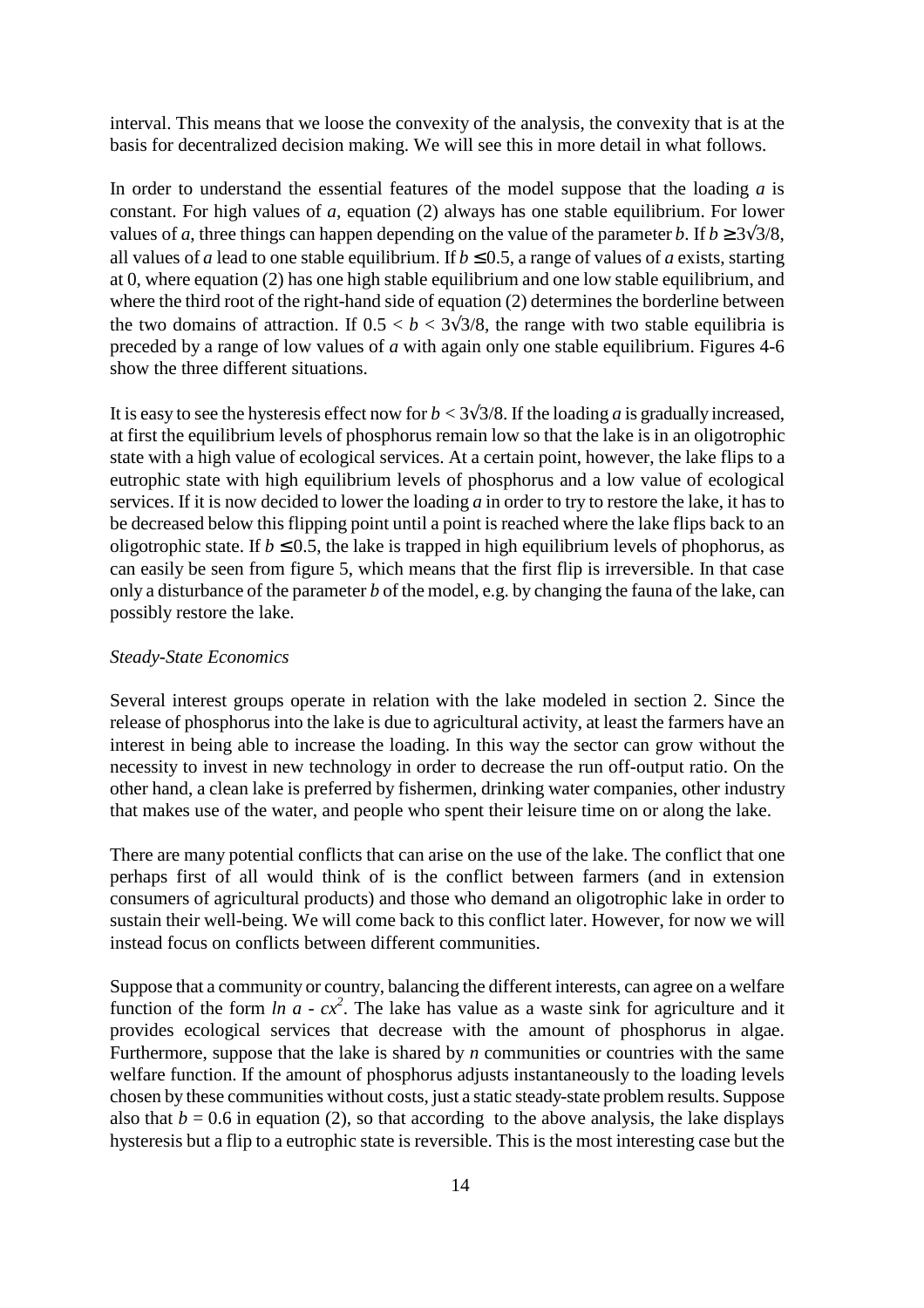analysis for other values of the parameter *b* can of course be performed in a similar way.

First we will concentrate on the optimal management problem which implies the maximization of  $S_i \ln a_i$  *- ncx<sup>2</sup>*,  $c > 0$ , subject to

$$
\sum_{i=1}^n a_i \cdot 0.6x + \frac{x^2}{x^2 + 1} = 0.
$$

The logarithmic functional form will lead to an outcome that is independent of *n*, so that it can be a benchmark for Nash equilibria regardless the number of communities. It is also assumed that the area around the lake is large enough, so that adding new communities does not lead to crowding out and the objectives can be additive in the number *n*.

Simple calculus shows that the optimal steady-state amount of phosphorus  $x^*$  is determined

$$
0.6 - \frac{2x}{(x^2 + 1)^2} - 2cx(0.6x - \frac{x^2}{x^2 + 1}) = 0.
$$

by

If  $c = 1$ , this yields  $x^* = 0.33$ , with the optimal steady-state loading  $\sum a_i^* = 0.1$ . It means that the lake is in an oligotrophic state but note that it is also possible to end up in the eutrophic state  $x = 1$  for the same level of loading, which will happen if the initial amount of phosphorus is in the upper domain of attraction.

Optimal management, of course, does not necessarily have to lead to an oligotrophic state of the lake. If the welfare function attaches a relatively low weight to ecological services it can become optimal to choose a eutrophic state with a high level of agricultural activities. In the steady-state objective, *c* denotes the relative weight of the loss of ecological services with respect to the value of the lake as a waste sink for phosphorus. For large values of *c*, the optimal steady-state problem has one maximum for an *x* below the flipping point. As *c* decreases, first a local maximum appears for a high *x* while the global maximum is still reached for a low *x*, but for *c* low enough ( $c \le 0.36$ ) the global maximum occurs for a high *x* beyond the flipping point. In the sequel of this paper it is assumed that enough weight is attached to the services of the lake, so that it will be optimal to aim for an oligotrophic state. This is guaranteed by taking  $c = 1$ .

Flipping occurs when total loading is increased to *a =* 0.1021, which means that the lake will be managed not far from what can be called the "edge of hysteresis" (Brock, Carpenter and Ludwig, 1997). Small perturbations that cause a flip will have high costs, not only directly by a jump to a high *x* but also indirectly because of the long path of return to the optimal situation. Therefore, policy considerations might lead to a precautionary principle.

Suppose now that the communities or countries do not cooperate in optimally managing the lake so that it is appropriate to search for Nash equilibria for the objectives  $ln a_i - cx^2$ ,  $i =$ 1,2,...*,n*, subject to (3). Simple calculus shows that the steady-state amount of phosphorus in a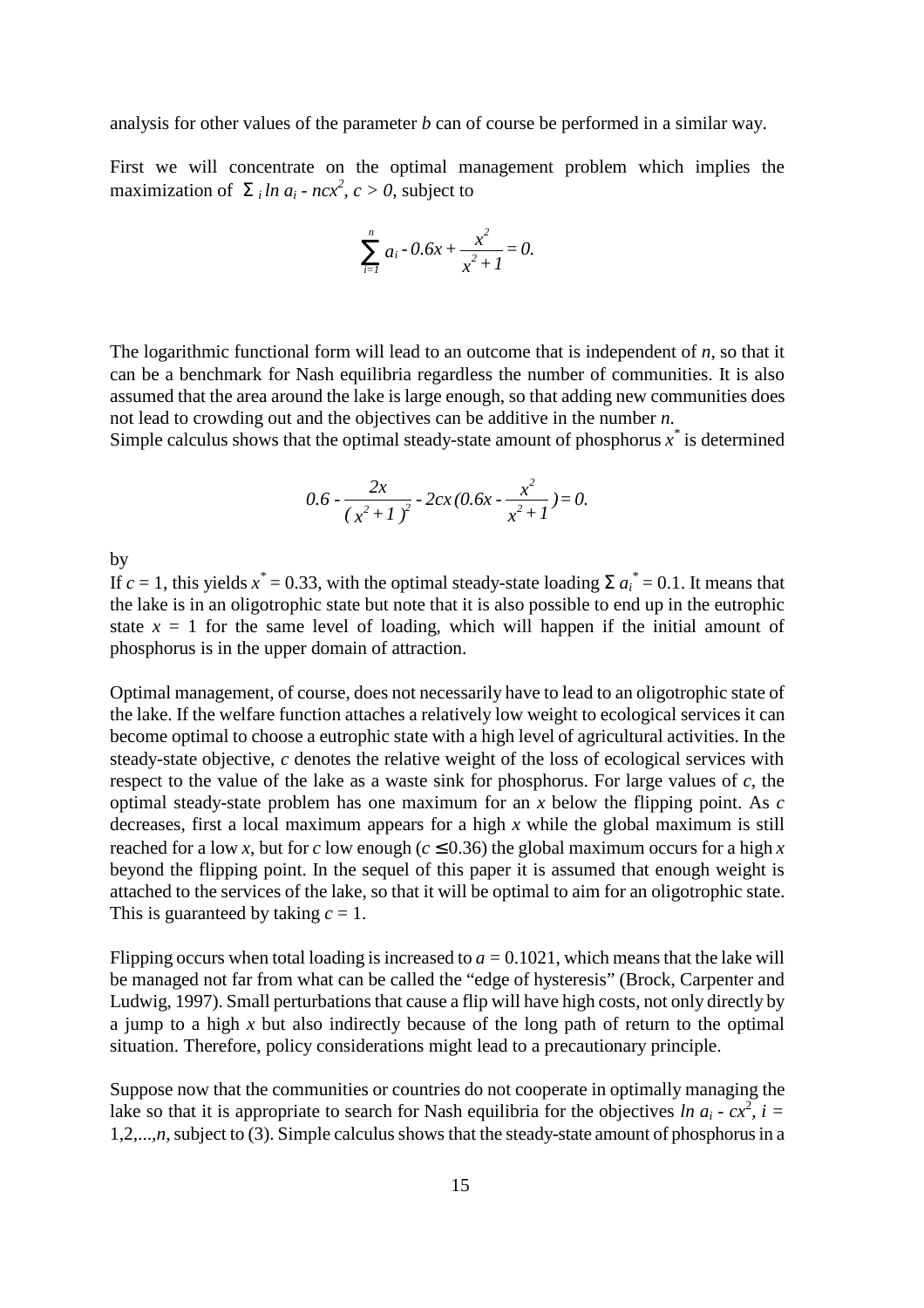$$
0.6 - \frac{2x}{\left(x^2 + 1\right)^2} - \frac{1}{n} 2cx \left(0.6x - \frac{x^2}{x^2 + 1}\right) = 0.
$$

Nash equilibrium has to satisfy

For the sake of exposition we take  $n = 2$  and  $c = 1$ , so that optimal management of the lake leads to the oligotrophic state  $x^* = 0.33$  with optimal loading levels  $a_i^* = 0.05$ ,  $i = 1.2$  (see above).

Equation (5) has three solutions but only two of them relate to Nash equilibria. The first one is  $x = 0.36$  with equilibrium loading levels  $a_i = 0.0506$ ,  $i = 1,2$ . This equilibrium point lies between the full cooperative outcome and the flipping point which shows that noncooperative behaviour not only leads to a standard loss in welfare but also brings the lake closer to the edge of hysteresis.

More interesting is that also another Nash equilibrium exists that yields the steady-state amount of phosphorus  $x = 1.51$  with equilibrium loading levels  $a_i = 0.1054$ ,  $i = 1.2$ . If the communities focus on this equilibrium point, the lake is in a eutrophic state. Welfare is much lower here. In the full cooperative outcome the communities each have a welfare level of *-* 3.1068, and in the Nash equilibrium with an oligotrophic state the welfare level of each community is-3.1134, but in the Nash equilibrium with a eutrophic state the welfare level is-4.5301.

Each community will have some policy, like a tax on emissions, in order to regulate the release of phosphorus from agricultural activities to a desired level. If the communities are in the first Nash equilibrium and decide to cooperate, it is relatively easy to redesign the policy in order to regulate the loading to the optimal level. However, after a flip of the lake has occurred and the communities are locked into the bad Nash equilibrium, it is much more difficult for the people to reach the cooperative outcome, in reaction to a higher tax. It is not enough to reduce the loading levels from  $a_i = 0.1054$  to  $a_i^* = 0.05$ ,  $i = 1.2$ . The reason is that the lake will then still be in a eutrophic state with the steady-state amount of phosphorus  $x =$ 1, because the adjustment process started in the upper domain of attraction. What is needed is first a further reduction to the loading levels  $a_i = 0.0449$ ,  $i = 1, 2$ , where the lake flips back to an oligotrophic state. After this flip back has occurred, the loading levels can be increased again to  $a_i^* = 0.05$ ,  $i = 1,2$ . The two stages in the reaction process to higher taxes are a consequence of the hysteresis in ecological systems. Lack of care in the neighbourhood of the flipping point may lead to the bad Nash equilibrium and may, therefore, considerably increase the costs of restoring cooperation.<sup>10</sup>

## *Dynamic analysis*

 $\overline{a}$ 

The problem we wish to consider here is the existence of shadow prices for lake problem. Flips from one basin of stability to another take time (one to three years for some lakes). There are accordingly no discontinuities, but the problem is a dynamic one. The static

<sup>10</sup>Another way of saying the same thing is that transaction costs increase because of the existence of non-convexities.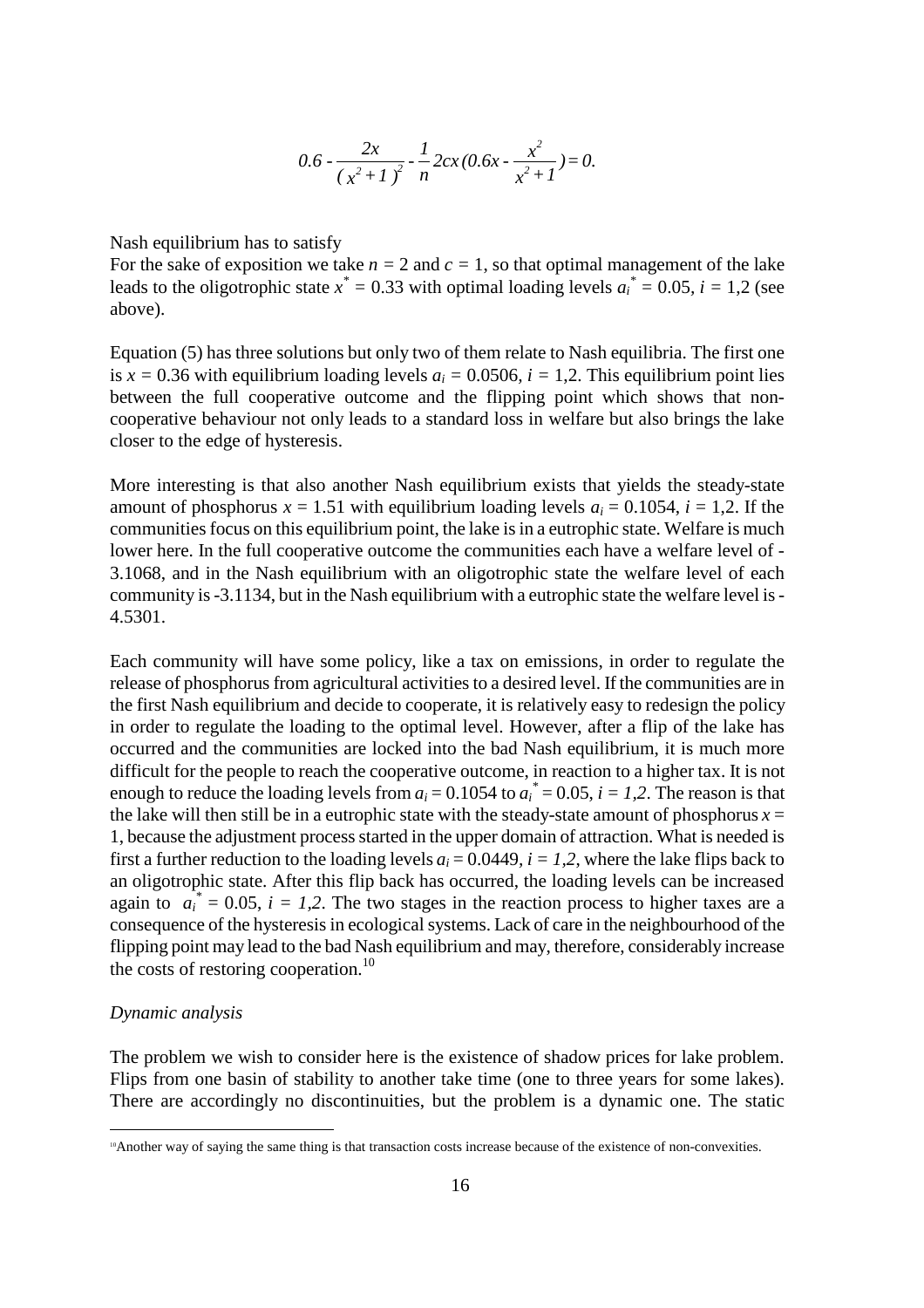analysis of the previous section is not sufficient. In order to find the optimal management strategy, we need to take the transients into account. The way to do this is to find the time path of the run off that will maximize the present value of future utility. This can be analysed by using Pontryagin's maximum principle (Brock and Starrett. 1999; Mäler, Xepapadeas, and de Zeeuw  $(1999)^{11}$ .

Remember that the maximum principle introduces an auxiliary or co-state variable that can be interpreted as a shadow or accounting price on the state variable. In the lake case, there will be a price on the stock of phosphorous in the algae in the lake. This price will change as follows

$$
\frac{dp}{dt} = \left[ d + b - \frac{2x}{\left(1 + x^2\right)^2} \right] p
$$

where  $\delta$  is the utility discount rate.

$$
1/a + p = 0.
$$

Thus the price must be negative, reflecting the fact that  $x$ , the amount of phosphorous in the lake is a bad. By using this relation we can rewrite the equation for the dynamics of "p" as an

$$
\frac{da}{dt} = -[(b+\mathbf{d}) - \frac{2x}{(1+x^2)^2}]a + 2cx^2
$$

equation of the dynamics of "a":

 $\overline{a}$ 

By combining the equation  $da/dt = 0$  and the equation for  $dx/dt = 0$ , we are able to characterise the optimal management of the phosphorous flow into the lake.

That there are three points of intersections between the curves is arbitrary and depends on the parameters. There can be one, three, or even a countable number of equilibria, but the generic case will have a finite odd number of equilibria under plausible economic restrictions. These intersections between the two curves indicate potential equilibria (see figure 6). However, the middle one is unstable and can be ruled out. The remaining two are saddlepoints and may be steady states. To which will the optimum path converge? That depends on the initial stock of phosphorous in the lake. If the lake is much polluted initially, the eutrophic steady state will be the ultimate outcome, while if the initial pollution is low, the optimal path will bring the lake to an oligotrophic equilibrium. Which equilibrium the optimal path will converge on is determined by the initial stock of phosphorous in the lake. If that level exceeds a certain level  $x<sub>S</sub>$  (the so called Skiba point after the mathematician who first studied these convex-concave dynamic problems), the system will converge to the eutrophic equilibrium and vice versa.

<sup>11</sup> Mäler, Xepapadeas and de Zeeuw, (1999) offer a full simulation of the lake model with both open loop and feed back equilibria for a differential game on the use of the lake.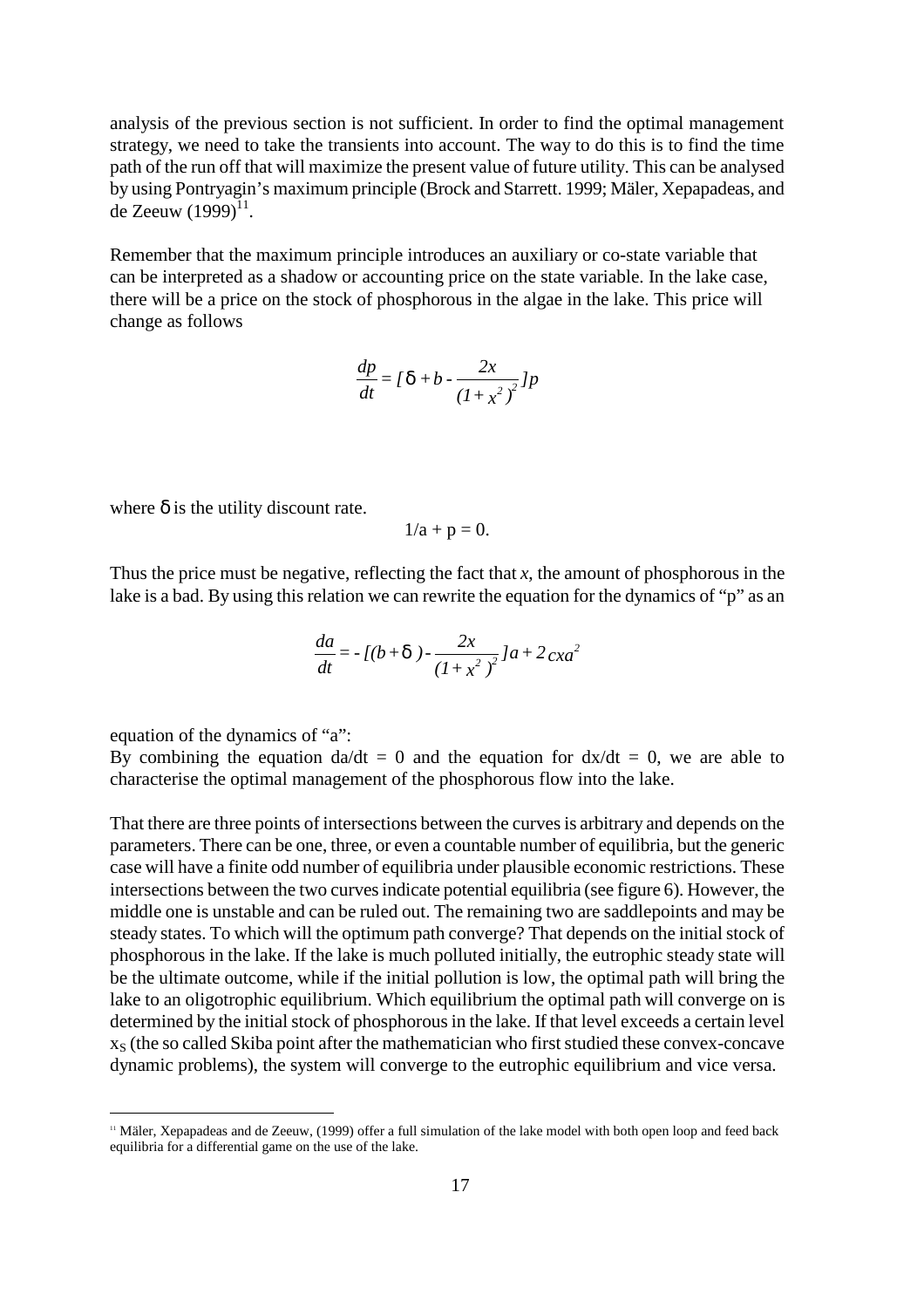Assume now that phosphorous flows into the lake. We may now prepare a phase diagram of the system by plotting "*a*" on the vertical axis and "*x*" on the horizontal. The curves  $da/dt=0$  and  $dx/dt=0$  divide the phase diagram into four of regions: (1)  $dx/dt<0$ ,  $da/dt<0$ ; (2)  $dx/dt < 0$ , $da/dt > 0$ ; (3)  $dx/dt > 0$ , $da/dt < 0$ ; (4)  $dx/dt > 0$ , $da/dt > 0$ . By visual analysis of these four regions and the directions of movement of the variables "*a*" and "*x*" in each, it is possible to locate all initial pairs (x,a) such that the dynamics converges to a steady state in both "forwards" and "backwards" time. Candidate optimal paths are located on the phase diagram as those which converge to a steady state in forward time. There are techniques available Skiba (1978), Dechert and Nishimura (1983), Brock and Malliaris (1989) that one can use to compare the value of the objective on each of these candidates without having to do the actual integration required to explicitly evaluate the objective.

Using this type of analysis, Brock and Starrett (1999) provide a complete analysis of the location of the optimum for the case-call it "1"-where there is only one steady state equilibrium and for the case-call it "2"-where there are only three steady state equilibria. They indicate how to generalize this analysis to the generic case of any odd number of equilibria. In case 1, where there is only one steady state equilibrium, the analysis is standard. One locates the optimum trajectory on the phase diagram by locating for each initial x, the value  $a(x)$  such that the pair of differential equations converges to the steady state as time advances.

Consider case 2 where there are three equilibria. The low x and high x equilibria are saddle points, whereas the middle x equilibrium is an unstable spiral. The middle steady state can always be shown not to be an optimum. Notice that in Case 2 there are always initial values of x where there are two candidate optima. For each initial x there are two values of a, one low, one high, such that the trajectory starting from each of these converges to one of the steady states. More particularly, a high a leads to high steady state x and low a leads to low steady state x. Case 2 divides into three subcases: 2.1. It is always optimal to go to the low x steady state, no matter how big the initial x is. 2.2. It is always optimal to go to the high x steady state no matter how big the initial x is.2.3. There is a cutoff point, the "Skiba" point, such that if initial x is below (above) the Skiba point, the optimal path converges to the low x steady state (above). The paths yield the same value at the Skiba point.

Let us use the above discussion of our very stylized model to inquire into changes that have to be made in conventional "convex" economics to deal with this type of situation where hysteresis and irreversibility may be endemic due to non-convexity of the state dynamics. We do this in several parts. First we consider the case where the utility of loading  $u(a)$  (which we are setting equal to  $log(a)$  for illustrative purposes) is generated by the sum of profits of firms located in the watershed of the lake and where the farmers are numerous enough that strategic interactions may be ignored. We consider the workability of taxation of loadings at marginal social cost.

Parenthetically we remark that in practice taxes may not be the most efficient instrument, especially if restoration of the lake is more easily done by ecological sequestration of harmful materials than by stopping pollutants from getting into the lake in the first place. Sequestration might be done more efficiently by, for example, co-payment schemes for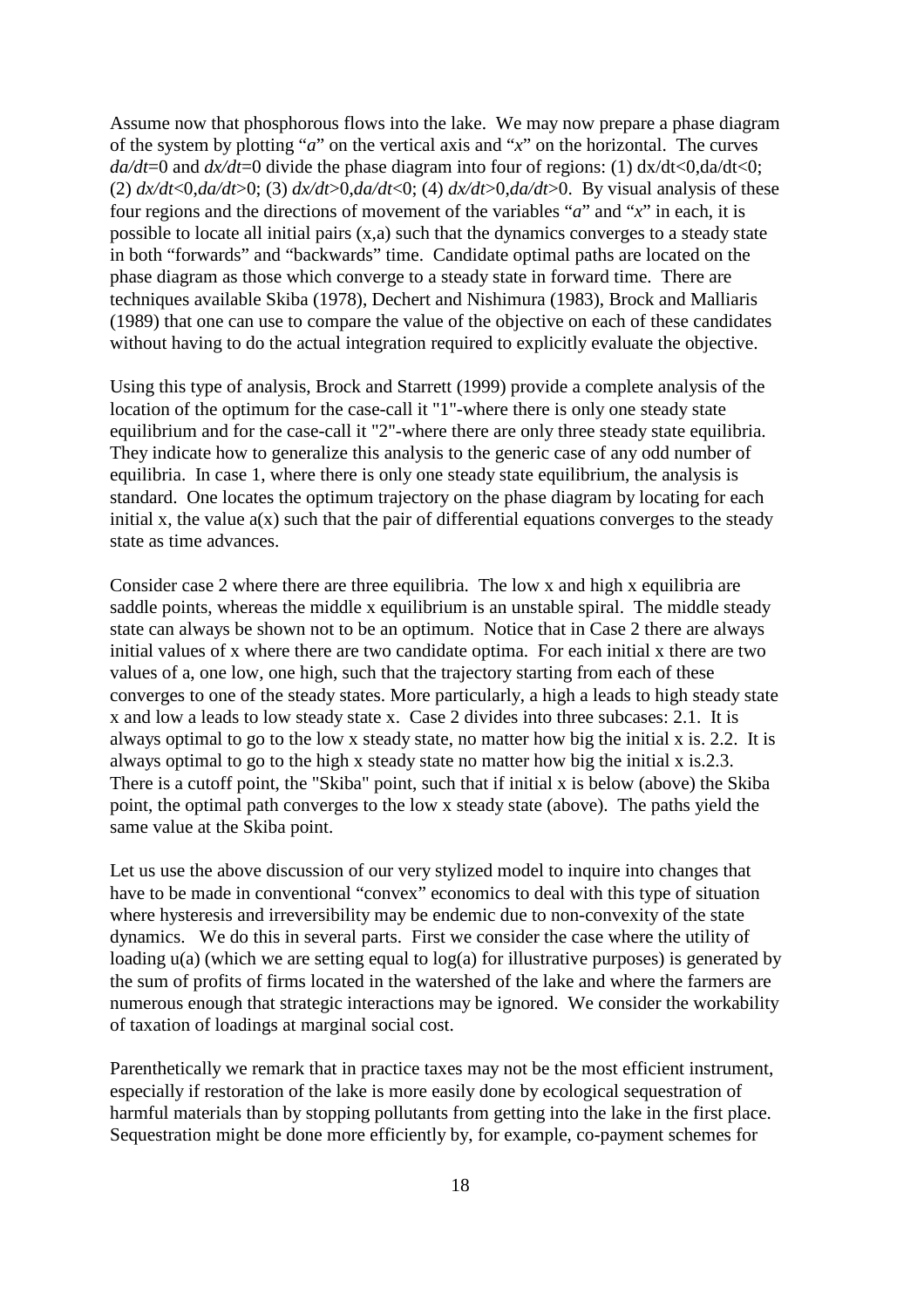buffer banks along stream course ways and riparian reserves rather than direct taxation of loadings. This is likely to be the case when (i) sequestration is quite easily done by inducing direct effort to sequester runoff nutrients by devices such as buffer banking streams, (ii) the elasticity of substitution between taxed inputs and other inputs is low in production functions, and (iii) risk aversion of individual firms is high (because of incompletenss of hedging markets and the tax translating into a fixed cost equivalent via low substitution elasticity and high administrative costs, perhaps).

It is beyond the scope of this chapter to analyze other instruments of regulation other than to stress to the reader that other instruments should be considered in any practical application. Return now to discussion of implementation of taxation on loadings. Our initial remarks at the beginning of this chapter stressed the role of convexity of the abstract production technology set in the design of conventional decentralized regulatory schemes such as taxation at marginal social cost at each point in time. We discuss here the workability of this type of decentralization in the above setting where not only are there two cases but case 2 has three subcases. Note that except for case 2.3 with initial  $x$ at the Skiba point, there is a unique socially optimum path, call it  $\{a^*(t), x^*(t), x^*(0)=x\}$ given}. Let each firm *f* in the lake's watershed have profit function  $u(a(f), f)$  where firm *f* loads  $a(f)$  into the lake. Let  $u(a)$  denote the maximum of the sum of  $u(a(f), f)$  over all firms *f*, subject to the constraint that the *a(f)* sum to less than or equal to *a*. This is a concave problem provided each *u* is concave increasing in *a(f)*. Hence, under regularity conditions on each function *u(.,f)* we can implement decentralization schemes using conventional economics for each target level of total loading. The regularity condition needed is that the derivative of each *u* be decreasing in *a*, be very large for very small *a,* and very small for very large *a.* That is, the marginal product of loading must fall with loading and be very large (very small) for very small (very large) loadings.

Notice that a linear utility has constant marginal product and, hence, will not satisfy the regularity condition. But *u(a)=log(a)* satisfies it. Under the regularity assumption-call it the "controllability condition"-we can induce each firm to load an amount  $a^*(f,t)$  that sums across firms to the socially desired target total loading  $a^*(t)$ . This may be done by imposing a tax  $T^*(t)$  on each unit of loading at marginal social cost  $-p^*(t)$  where  $p^*(t)$  is the shadow price of *x* evaluated along the socially optimal path  $(a^*(t), x^*(t), x^*(0)=xo$ given).  $p^*(t)$  is negative because it is the derivative of the optimal value function w.r.t *x* and *x* is a bad. Indeed if each *u(.,f)* is controllable we can induce any choice of *a(f)* we wish by charging an appropriate "tax-price" *T*. The tax *T\*(t)* can be written as a continuous function of the state variable  $x^*(t)$  for case 1 and cases 2.1, 2.3 but not for case 2.2. But this discontinuity in the tax function presents no problem for the optimum planner in decentralizing this community of firms. All they need to do is to design incentives to induce them to produce the total target socially optimal loading  $a^*(t)$  at each point of time *t*. The resulting system solves the differential equation

$$
dx/dt = a^*(t) + g(x)
$$

 $x(0)=x_0$  given. But  $x^*$  itself solves the differential equation

$$
dx^*/dt = a^*(t) + g(x^*)
$$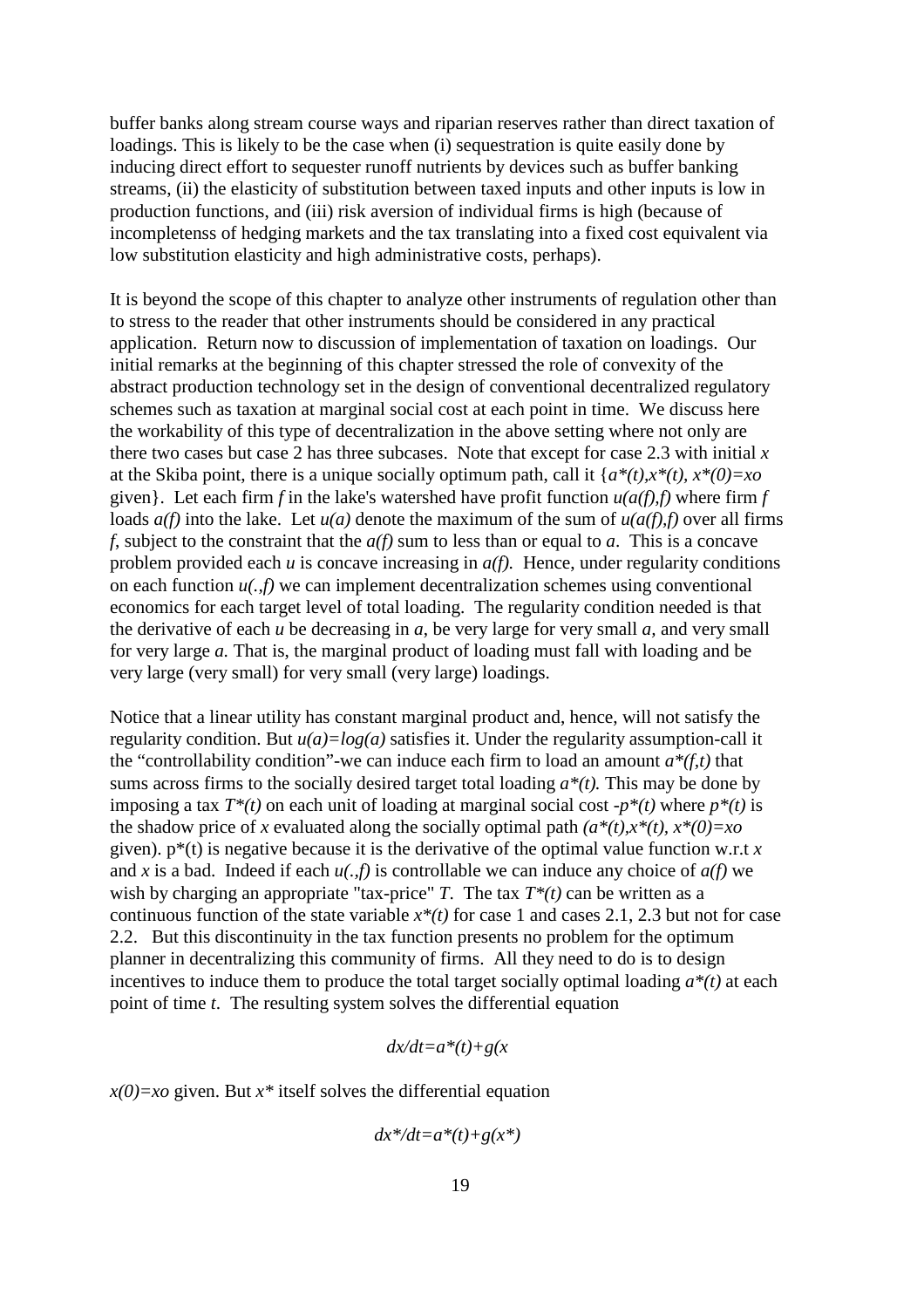*x\*(0)=xo* given. A trivial adaptation of the usual argument for uniqueness of solutions to differential equations proves that solution *x* equals solution  $x^*$  since the control  $a^*$  is the same. Even the case 2.2 can be decentralized. For initial *x*'s not equal to the Skiba point, simply follow the above. For initial *x* equal to the Skiba point simply make up one's mind which path (they both have the same welfare) you want to follow and design  $T^*(t)$  as above to induce  $a^*(t)$  for the total loading along that chosen path. This treatment looks more special than it really is. For example imagine each firm has a vector of state variables (i.e. slow variables) which are costly to rapidly adjust as well as flow variables like the above. As long as each firm's problem is strictly concave we may form a global overall optimization problem, optimize it to get the optimal loading of the lake, tax loading of each firm at marginal social cost  $T^*(t)$ , present each firm with this tax schedule and tell each to go ahead and maximize the capitalized value of their profit stream net of taxes. Since their optimum problem is still concave, they will reproduce their part of the socially optimum path of loading as above.

It follows that introduction of slow and fast variables on the firm side presents no problem for standard decentralization theory so long as the firm's problem remains concave in the relevant arguments and an analogue of the controllability condition holds. Spatial scale considerations present no problem in this idealized full information deterministic world either. If there are multiple watersheds, the overall social optimization problem may be solved, and taxation may be imposed on the firms at marginal social cost as before. As before, so long as the firms' problems are concave in their state and control variables, and a dynamic analogue of the controllability condition is satisfied, the tax schedule may be designed so that firms are induced to follow the overall social optimum.

The introduction of uncertainty presents no problem provided there is common agreement amongst the firms and the regulator on the true distribution of stochastic shocks to the system and provided that the firms face concave optimization problems and a stochastic analog of the controllability condition is satisfied. Hence, the essence of the tax problem from an abstract theoretical point of view is that the targets of the taxation, i.e. the firms, all face concave optimization problems where an analogue of the controllability condition holds. The overall social optimization problem of the coupled economic ecological system can be non-concave (non-convex overall production set in the language of welfare economics exposited at the beginning of this chapter). What is key to successful decentralization of incentives is whether the system may be decomposed so that the targets of the decentralized regulatory scheme themselves face concave problems which are "controllable" (the firms in our case).

In this case the targets can be "controlled" via dynamic state dependent tax schedules to reproduce the socially optimal values of their inputs into the overall economic/ecological system. The ecological system, even though its dynamics are non-convex, will reproduce the socially optimal path for the state variables, given that the inputs from the economic side are controlled at their socially optimal levels. Although what we have said above is sound from the point of view of pure theory it needs revision and supplementation for the complexities of actual practice. In actual practice, the dynamics of both the economic system and ecological system are not known and must be estimated. The distribution of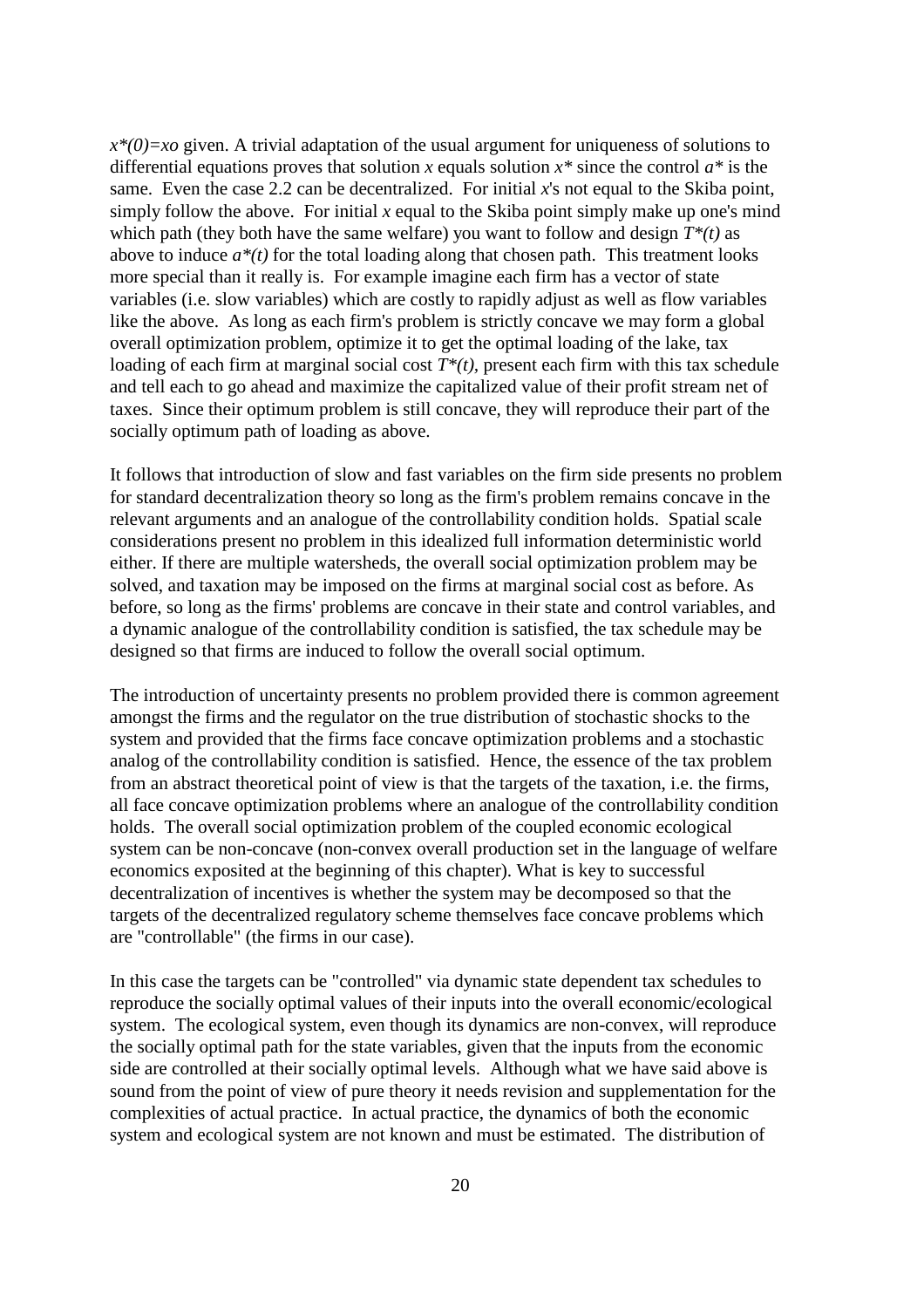stochastic shocks must also be estimated. Ludwig (1994) studies a harvesting problem and treats several levels of uncertainty including difficulties in measuring the state, uncovering the true dynamics, administering control, and uncovering the true distribution of outside shocks to the system. He also treats not only the case of continually occuring small shocks but also the case of rare but large shocks. He argues that precautionary principles tend to get strengthened as one adds more layers of uncertainty.

The optimal design of regulatory instruments becomes much more complicated in this more realistic world. However if there is a presumption that the economic side of the coupled economic/ecological system displays enough "regularity" in the sense of concavity of production, (i.e. convexity of production sets), and quasi-concavity of utility functions, then we may borrow from a large literature in economics to induce agents to choose in a decentralized manner whatever loading choice is deemed optimal from the ecological side. The extra complications created by scientific ignorance about the ecological dynamics, stochasticity, ecological non-convexities, cross scale interactions, slow and fast variables, unobserved slow variables etc. may manifest themselves much more in the decision about the amount of loading to be tolerated than in the exact manner how that chosen amount of loading is to be implemented by the agents of the economy. Recent work on robust control may be a useful way to extend the work discussed here. Robust control theory gives a precise way of modeling the type of risk present when misspecification error looms large and the social planner wishes to insure against misspecification risk when designing regulatory policy.

Extension and application of this literature to misspecification of non-convex ecological dynamics and the impact of this misspecification of non-convex dynamics with potential alternative stable state upon regulatory design seems to us to be a very worthwhile research project. Return now to discussion of optimal taxes when model specification is correct. Notice that the optimal tax is the marginal social cost of loading which depends upon the state (i.e. the fully specified history in the stochastic case) of the system. In our simple time stationary recursive system, this tax can be specified as a time stationary function of the state "x" of the system, but in general non-stationary stochastic settings the state description will be more complicated. Complexities of practical implementation of such detailed contingent specification of policies argue for implementation of simple approximate policies. This consideration argues that computational work like Dechert (1999) which computes social welfare from simple policies and evaluates the cost of simplicity, will be valuable.

Economists commonly argue in favor of tax instruments over many other modes of regulation such as quotas because of flexibility. However, in practice there are many complications that may modify this prescription: (i) Firms may face overhead costs which must be covered or they will go out of business. This generates a non*-* convexity*.* (ii) Firms may have dimensions of adjustment to incentives that are not captured by estimates of their technology used in setting the level of taxes, quotas, loading reduction copayments, buffer bank co-payments, or any other regulatory instrument. (iii) Any mode of regulation induces costs on the regulated as well as the regulator. These administrative costs as well as heterogeneity of firm types argue for regulatory tiering in practice (Brock and Evans (1986)).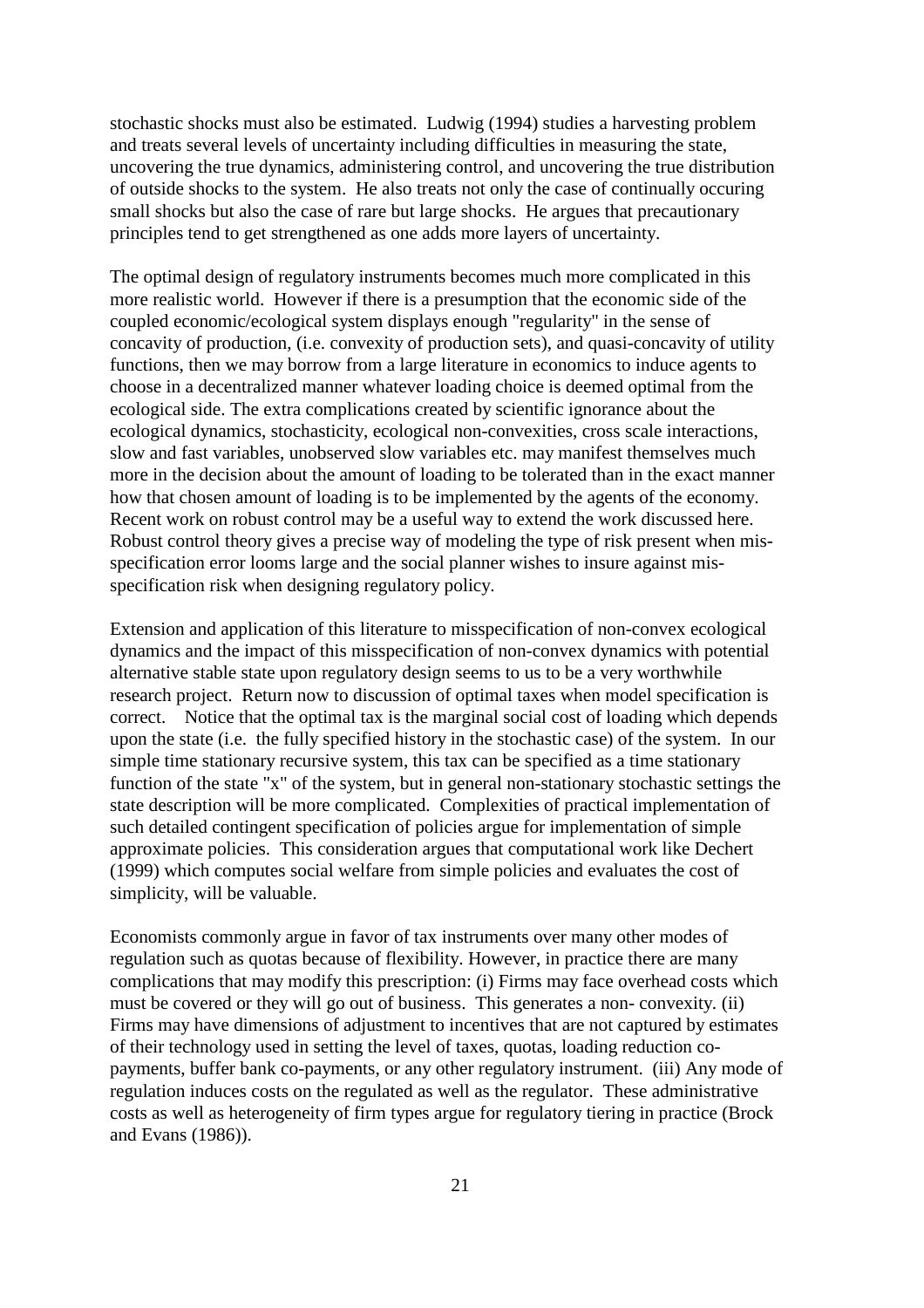Furthermore, it is common to find that a small number of firms to cause the bulk of the problem. This is suggested by Gibrat's Law-that the size distribution of firms in actual practice is roughly lognormal.12 Hence, one might avoid both political and administrative costs by regulating only the small number of operations that are responsible for the bulk of the problem, and simply leave the rest of the firms alone.

#### *The small numbers case*

 $\overline{a}$ 

We turn now to the case where there is a small number of strategically interacting firms in the lake's watershed. We sketched a theory above that suggests that regulation of a large number of firms (a large enough number so that incentives to act strategically are minimal) might be easily decentralized because each firm is solving a concave, taxcontrollable, problem at each point in time. Hence all the decentralizer has to do is design a system where the firm sector is induced to load the target *a\*(t)* at each point in time t. This can be done with taxes, but could also be done with emission permit markets where a firm must have a permit to emit at any date t, a permit to emit lasts only one "period", the permit market is open each "period", the agency sets *a\*(t)* permits to be sold each "period." Of course this is very idealized but it suggests that decentralized regulation may be achievable for large numbers cases where strategic interactions may be ignored. Decentralization is more difficult in the small numbers case discussed above in this section because each operator took into account the impact of the others' actions on the dynamical state equation.

We sketched the case of an open loop Nash equilibrium above. We turn to a very brief sketch when it is appropriate to focus on other concepts of equilibrium. First there is the "Ostrom" issue (Ostrom,1990; Ostrom et al, 1994) of locating conditions where the small group might self-evolve institutions that do better than Nash non-cooperative equilibrium. For example the temporal and spatial scale of the problem may interact with the determinants of the ease or difficulty of organizing collective action as detailed by Olson's classic on collective action (Olson, 1965) and Ostrom's work on Common Property Resource (CPR) management. For example Ostrom (1990) lists factors (and cites case studies to back them up) that are positively associated with success of groups at self organizing the provision of public goods, self organizing avoidance of tragedies of the commons, self managing Common Property Resources (CPR's), and the like. Hence, the use of coercive schemes or other governmental catalyzed schemes are not required to get a workable solution.

Ostrom's analysis is germane to our case of locating features of the underlying social, cultural, and ecological context that might allow our community of non-cooperative Nash players to do better. Of course the literature on supergames and dynamic games suggests that small discounting of the future utilities allows threat strategies to be designed that will support a self-enforcing agreement to manage the system at the optimal level. Intuitively the non-cooperative Nash equilibrium is returned to and played forever

<sup>12</sup> See Evans's work in Brock and Evans (1986) for studies of Gibrat's Law and studies of regulation of pollution and other negative externalities in actual practice.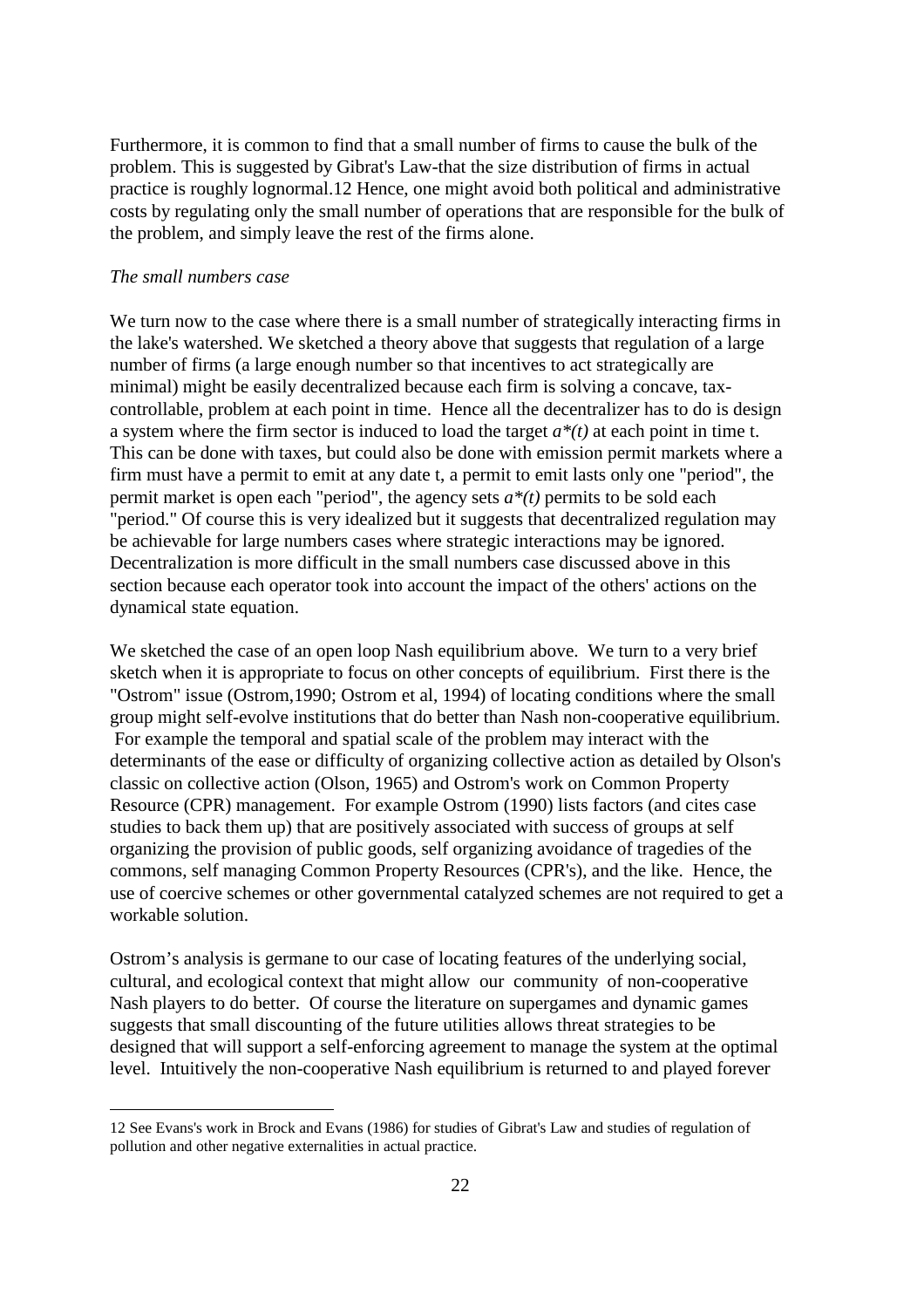if anyone is caught loading more than the globally optimal loading. It is beyond the scope of this expository piece to get into the issues raised by the literature on dynamic commons games (see, for example, Dutta and Radner (1999) for most recent work). We turn to the less formal approach of Ostrom (1990), Ostrom et al. (1994). Here is a list of Ostrom's (1990) conditions that are positively associated with successful self-evolution of institutions for managing a common-property resource like a lake which give social payoff better than non-cooperative equilibrium:

- 1. Most appropriators share a common judgment that they will be harmed if they do not adopt an alternative rule.
- 2. Most appropriators will be affected in similar ways by the proposed rule changes.
- 3. Most appropriators highly value the continuation activities from this CPR; in other words, they have low discount rates.
- 4. Appropriators face relatively low information, transformation, and enforcement costs.
- 5. Most appropriators share generalized norms of reciprocity and trust that can be used as initial social capital.
- 6. The group appropriating from the CPR is relatively small and stable." (Ostrom,1990, p. 211).

The word appropriator refers to a user of a CPR, but could equally apply to self-organized communal users of a commonly shared resource like the watershed of a lake and the lake itself. In this case, enforcement costs refer to detection and policing of "shirkers". Ostrom lists many case studies to document the importance of parameters 1-6 which she has numbered in order of importance with 1 being the most important for successful selforganization of "workable" cooperation. Second, we used the concept of open loop dynamic Nash non-cooperative equilibrium above. Dechert (1978), (1999) has produced a handy method for computing open loop Nash equilibria that applies to our setting. He produces an optimal control problem whose solution is a Nash equilibrium. For our case, his "as-if" control problem is the sum of the loading utilities across the players minus the cost for one player (recall that the cost is the same for all players). Hence, (generically), we have an odd number of steady state equilibria and in the case of one or three steady state equilibria the above taxonomy of case 1 and case 2 with three sub-cases applies.

In Dechert and Brock (1999) he uses the "upwind Gauss-Seidel" method to devise a very rapid algorithm to compute solutions to a discrete time version of our lake problem.13 For  $u(a)=log(a), c(x)=x^2, dx/dt=a-bx+g(x), g(x)=x^2/[(1+x^2)],$  and parameter values roughly the same as the lake example we discussed above, he shows the following. First, for two player games in Nash non-cooperative open-loop equilibrium, overloading relative to the social optimum loading at each level of  $x$  is surprisingly small until initial  $x$  is past the point of inflection of  $g(x)$ . This is the level of *x* where positive feedback effects are triggered in the ecosystem dynamics. However, for three or more players there is an abrupt change in the level of shirking even before the inflection point of  $g(x)$  is reached.

 $\overline{a}$ 

<sup>13</sup> Up-wind Gauss-Seidel may be used because the problem has a one dimensional state variable, is recursive, and has a monotone optimal policy function. These features may be exploited to yield a very fast computational algorithm.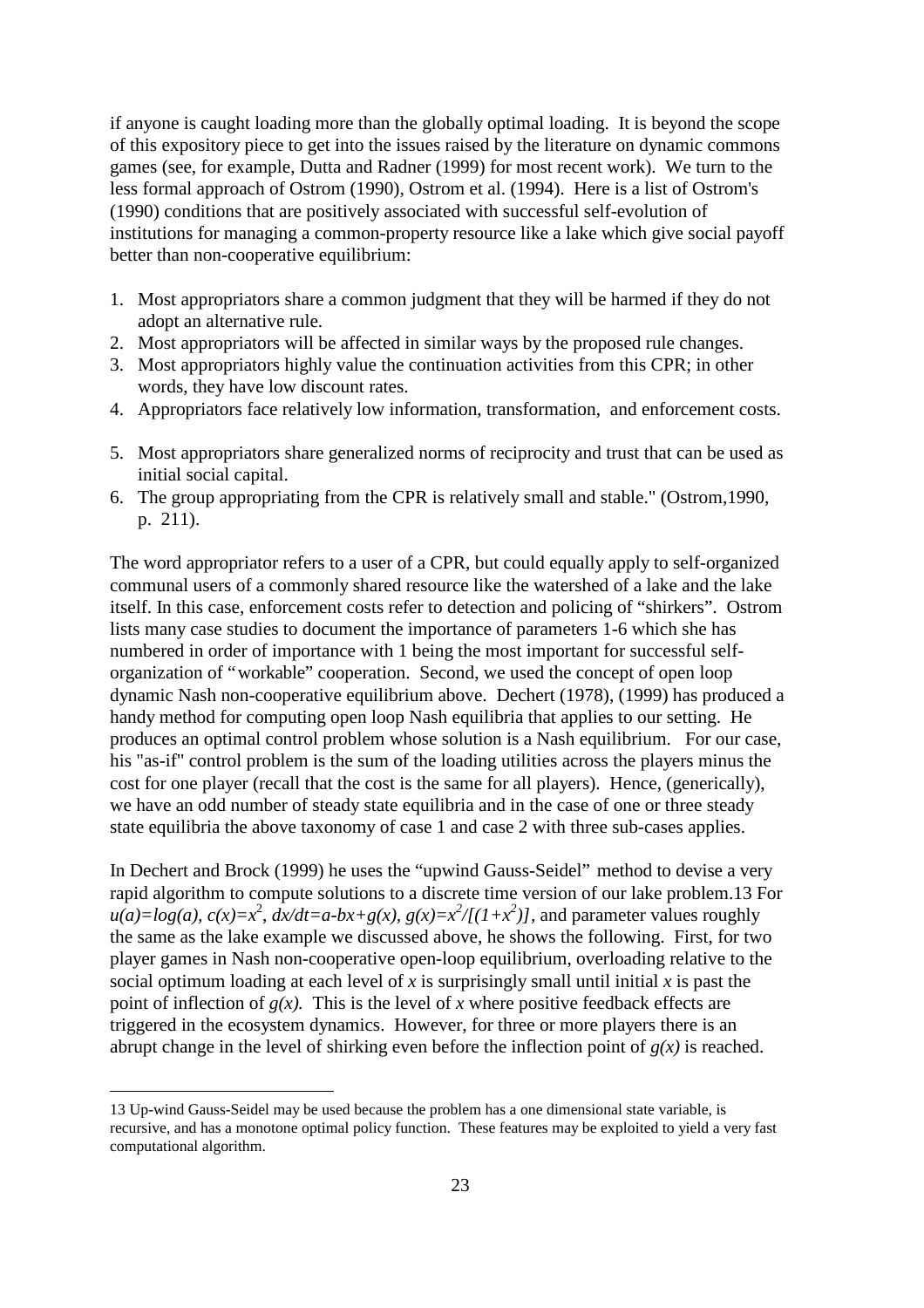Second, Dechert sets a constant tax at the "level necessary to make the social optimal steady state the steady state solution to the dynamic game" (Dechert and Brock (1999, p. 12)). He shows numerically that the dynamic game solution converges to the social optimum steady state even up to 100 players.

# **6 Concluding remarks**

The shallow lake case shows evidence of hysteresis in the state dynamics, implying that a system that flips from one state to another at some value of the control may require a very different value of the control to return it to the original state. Because such systems can flip suddenly from one state to another as a result of particular events 'events', it is difficult for any regulatory agency to observe the signals of an impending change in time to take action to avert it. In a managed system, the dynamics of the resource are revealed through the response of the state variables to the controls. The closer the system is brought to the boundaries of the stability domain, the higher is the risk of an unanticipated irreversible or only slowly reversible change as the system flips from a higher productivity state to a lower productivity state. The same phenomenon makes it difficult to devise a decentralised regulatory system involving taxes or charges. Once the system has flipped to an undesirable state, taxes or user fees would have to be such as to drive runoff well below the original levels and to hold them there in order to overcome the hysteresis effect.

Systems ranging from coral reefs to semi-arid savannas have been observed to behave in very similar ways. From a regulatory perspective the problem is precisely that bifurcation points may not been seen before they are reached. The observable level of environmental quality does not generally offer a reliable indicator of the system's relative position with respect to thresholds. Moreover, the conditions under which ecosystems respond to increasing stress without suffering an irreversible or near irreversible loss appear to be fairly restrictive.

Finally, it is worth noting that modelling the interactive decisions of human agents and other species poses special problems. Human decision-makers do have the capacity to be forward looking. In this they seem to differ from other species. More importantly, they are capable of social learning and possess institutional memory (libraries etc). This is obvious but it is hard to write down differential equations in ways that differentiate human interactions from the interactions in other species in terms of differential equations. In economics, we typically capture that difference in the level of sophistication agents are assumed to have in their expectations of the future and their strategic behaviour. For example in rational expectations models we deal with systems of ordinary differential equations where we solve the system "forwards" whereas in other sciences, including mathematical biology, we deal with systems where we solve the ordinary differential equations "backwards." It may be argued that the economic approach is a benchmark way of incorporating the relative ingenuity of humans. The appropriate level of complexity of forward looking behaviour and level of strategic interactions amongst human beings relative to animal and plant community systems demands a correspondingly more sophisticated modelling approach than for example game theoretic concepts such as ESS used by J. Maynard Smith. Economic applications of game theory for example, exploit more levels of iterated common knowledge than do the biological and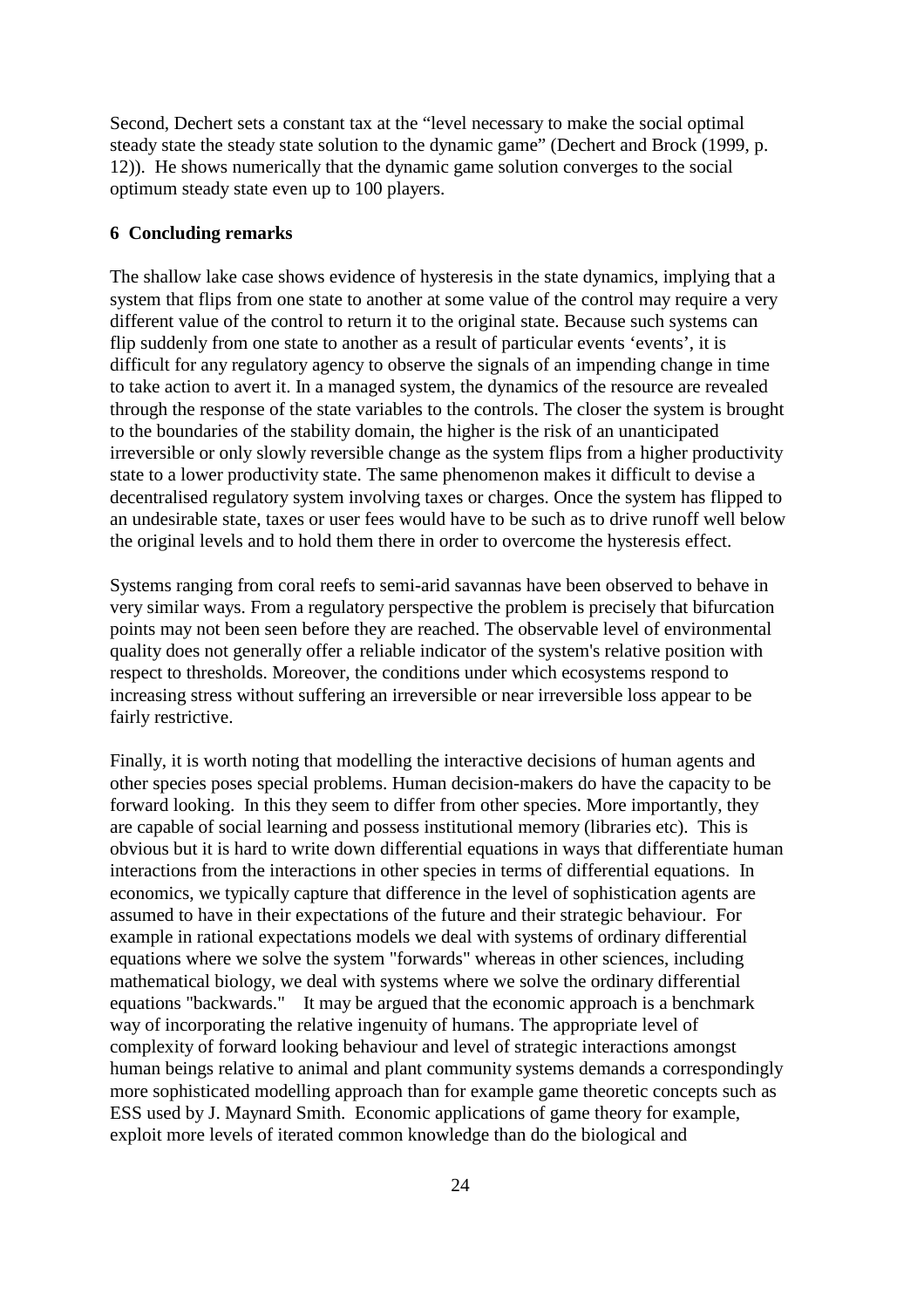evolutionary applications. The biological and evolutionary applications also do not exploit the degree of farsightedness as does the rational expectations literature. It can be argued that this is entirely appropriate given the level of sophisticated cognition contained in human beings relative to other species.

## **References**

- Brock W.A. 1998. Ideas on quantification of resilience-based management, Environment and Development Economics 3(2): 239-243.
- Brock, W. and Evans, D., 1986, The Economics of Small Businesses: Their Role And Regulation in the U.S. Economy, New York: Holmes And Meier.
- Brock, W.A., and A.G. Malliaris, 1989, Differential Equations, Stability and Chaos in Dynamic Economics, North Holland, Amsterdam.
- Brock, W.A., and D. Starrett, 1998, "Nonconvexities in ecological management problems," Mimeo.
- Brown, D., 1991, Equilibrium Analysis with Non-Convex Technologies, In Hildenbrand, W., Sonnenschein, H., Eds., Handbook Of Mathematical Economics: Volume IV, North Holland: Amsterdam.
- Carpenter S. and Pace M., 1997. Dystrophy and eutrophy in lake ecosystems: implications of fluctuating inputs, Oikos 78: 3-14.
- Carpenter S. Ludwig D. and Brock W.A. 1999. Management of eutrophication in lakes subject to potentially irreversible change, Ecological Applications, in press.
- Carpenter, S., Brock, W., Hanson, P., 1999, Ecological a nd Social Dynamics in Simple Models of Ecosystem Management, Conservation Ecology 3(2).
- Carpenter, S.R., and K.L. Cottingham, 1997, Resilience and restoration of lakes, Conservation Ecology 1:2.
- Coase, R. 1960, The problem of social cost, Journal of Law and Economics 3: 1-44.
- Common M. and Perrings C. 1992. Towards an ecological economics of sustainability, Ecological Economics 6: 7-34.
- Conway G. R. 1993, Sustainable agriculture: the trade-offs with productivity, stability and equitability, in Barbier E. B. (ed.) Economics and Ecology : New Frontiers and Sustainable Development, Chapman and Hall, London.
- Dasgupta P. and Mäler K.-G. 1995. Poverty, institutions and the environmental resource base. In Behrman J. and Strinivasan T.N. eds. Handbook of development economics 3(A). Elsevier, Amsterdam.
- Dasgupta, P. and K.-G. Mäler, 2000, Net National Product as a Measure of Social Well-Being, Environment and Development, in press.
- Dechert, W. and Brock W.A. 1999. details to come.
- Dechert, W. and Nishimura, K., 1983, A Complete Characterization of Optimal Growth Paths in an Aggregated Model With a Non-Concave Production Function, Journal Of Economic Theory, 19, 332-354.
- Dechert, W., 1978, Optimal Control Problems From Second Order Difference Equations, Journal of Economic Theory, 19, 50-63.
- Dechert, W., 1999, Non Cooperative Dynamic Games: A Control Theoretic Approach, Department of Economics, University of Houston.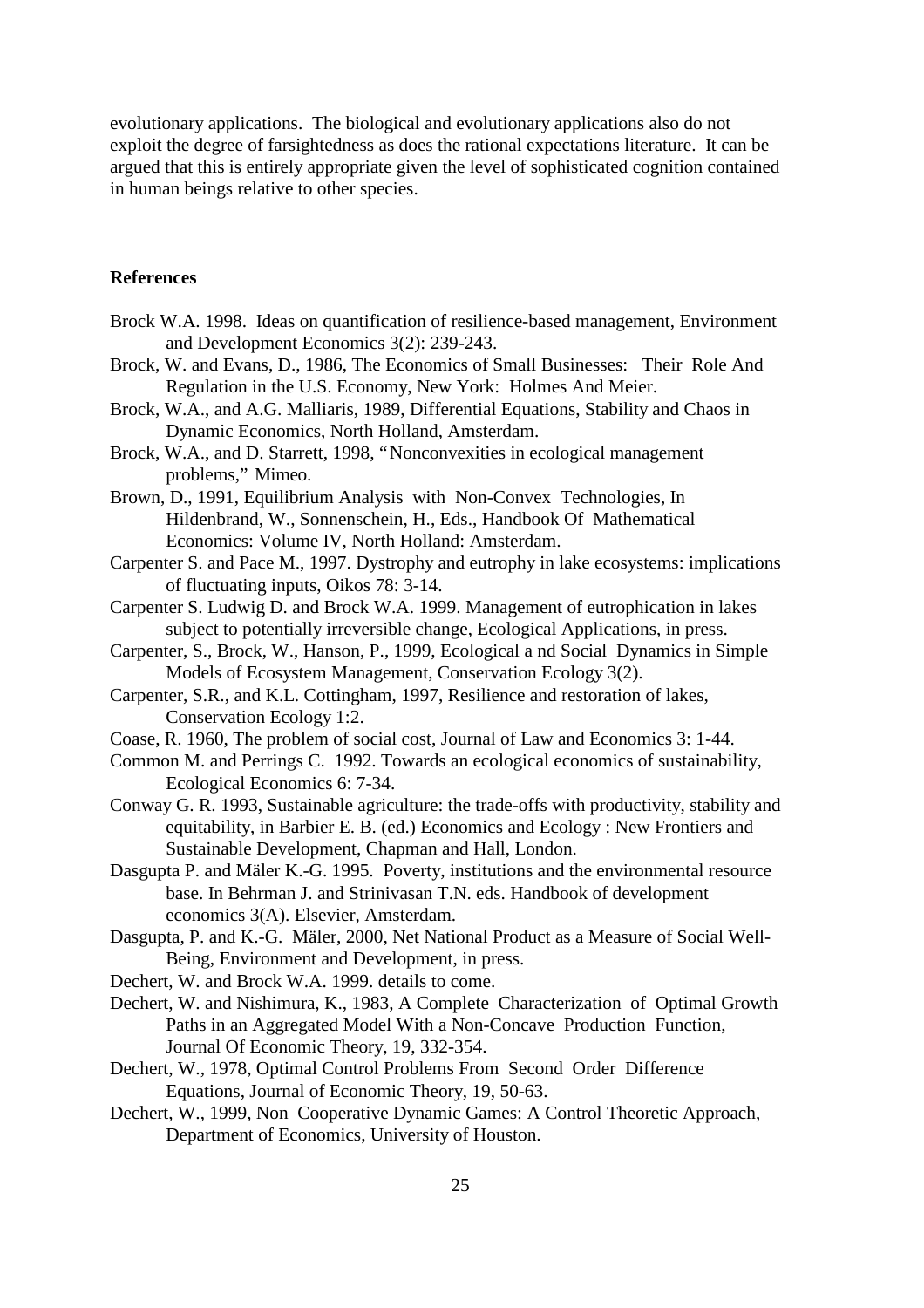- Dutta, P. and Radner, R., 1999, Work In Progress On Global Warming Games, Department of Economics, Columbia University; Stern School Of Business, New York University.
- Elton C.S. 1975,. The ecology of invasions by animals and plants, London, Chapman and Hall.
- Holling C. S., D. W. Schindler, B. W. Walker, and J. Roughgarden (1995) Biodiversity in the functioning of ecosystems : an ecological primer and synthesis. In Perrings C. A. , K.- G. Mäler, C. Folke, C. S. Holling, and B.- O. Jansson (eds.), Biodiversity Loss: Ecological and Economic Issues, Cambridge University Press, Cambridge: 44-83.
- Holling C.S. 1973 Resilience and Stability of Ecological Systems. Annual Review of Ecological Systems 4: 1-24.
- Holling C.S. 1986 The Resilience of Terrestrial Ecosystems: Local Surprise and Global Change. In W.C. Clark and R.E. Munn, eds. Sustainable Development of the Biosphere. Cambridge, Cambridge University Press.
- Levin S.A., Barrett S., Aniyar S., Baumol W., Bliss C., Bolin B., Dasgupta P., Ehrlich P., Folfe C., Gren I.-M., Holling C.S., Jansson A.-M., Jansson B.-O., Martin D., Mäler K.-G., Perrings C. and Sheshinsky E. 1998. Resilience in natural and socioeconomic systems, Environment and Development Economics 3(2):222-234.
- Ludwig D., Walker B.H. and Holling C.S. and 1997. Sustainability, stability and resilience, Conservation Ecology 1(1): 7
- Ludwig, D., 1994, A Theory Of Sustainable Harvesting, Siam Journal of Applied Mathematics, 55: 564-575.
- Ludwig, D., D.D. Jones and C.S. Holling, 1978, Qualitative analysis of insect outbreak systems: the spruce budworm and forest, Journal of Animal Ecology 47, 315-332.
- Mäler K.-G., Xepapadeas A. and de Zeeuw A. 2000. The Economics of Shallow Lakes, mimeo.
- May R.M. 1973. Stability and complexity in model ecosystems, Princeton University Press, Princeton.
- McNaughton S.J. 1993. In Schulze E.D. and Mooney H.A. eds. Biodiversity and ecosystem function, Springer, Berlin: 361-384.
- Olson, M., 1965, The Logic of Collective Action: Public Goods and the Theory of Groups, Cambridge, Mass.:Harvard University Press.
- Ostrom, E., 1990, Governing The Commons: The Evolution of Institutions for Collective Action, New York: Cambridge University Press.
- Ostrom, E., Gardner, R., Walker, J., 1994, Rules, Games, and Common-Pool Resources, Ann Arbor: University Of Michigan Press.
- Pearce, D. and G. Atkinson 1993, Capital Theory and the Measurement of Sustainable Development: An Indicator of Weak Sustainability, Ecological Economics, 8(2): 103-108.
- Perrings C. 1995. Ecological Resilience in the Sustainability of Economic Development, Economie Appliquée 48, 2: 121-142.
- Perrings C. 1998. Resilience in the dynamics of economy-environment systems, Environmental and Resource Economics 11(3-4): 503-520.
- Perrings C. and Walker B.H. 1997. Biodiversity, resilience and the control of ecologicaleconomic systems: the case of fire-driven rangelands, Ecological Economics 22(1):73-83.